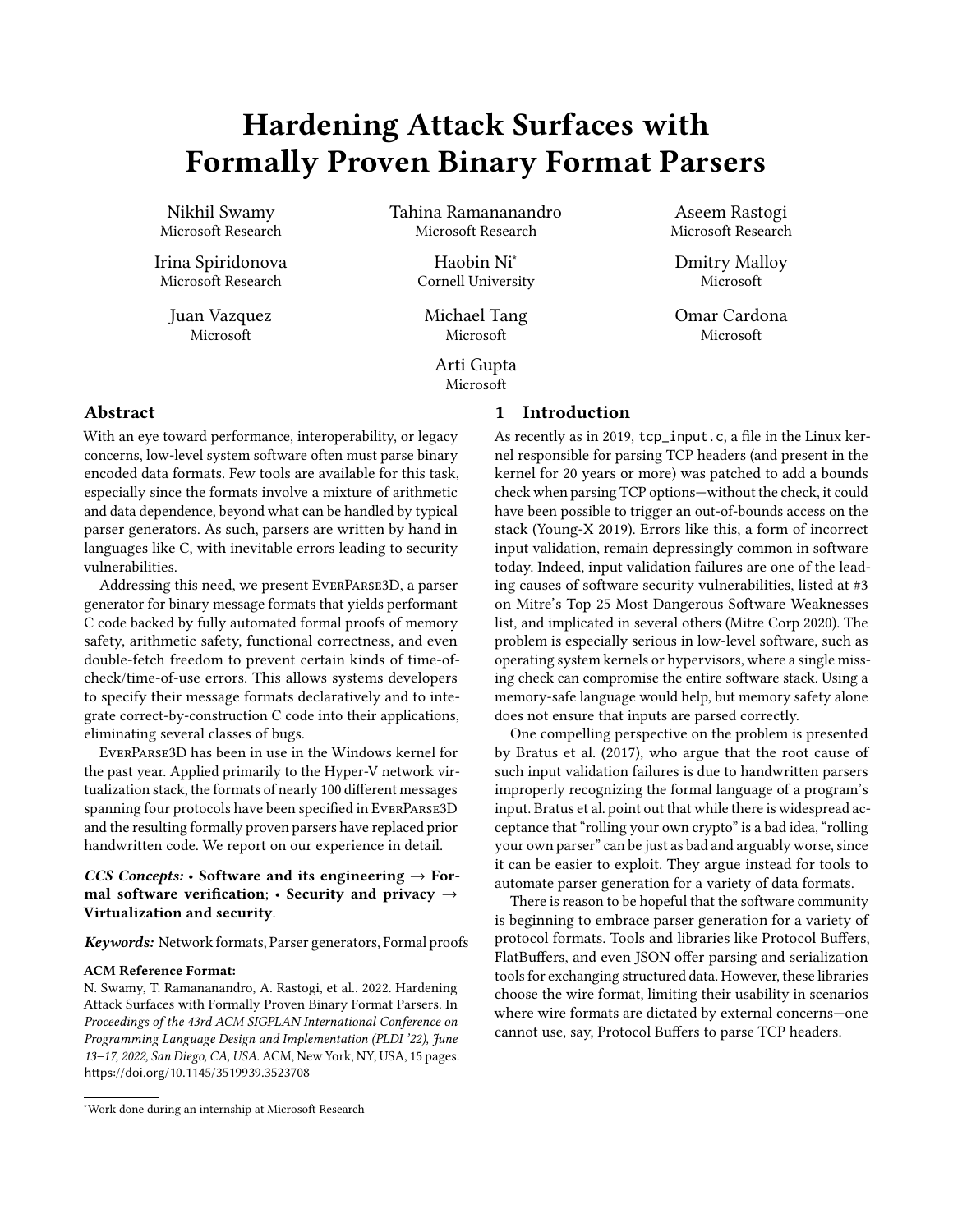<span id="page-1-0"></span>

Figure 1. The EverParse3D workflow

#### 1.1 Low-level Binary Format Parsing, with Proofs

The format of a TCP header is specified in RFC 793 [\(Postel](#page-14-3) [1981\)](#page-14-3) in English prose and several block diagrams. The format is designed to be efficiently "parseable" in a language like C—so much so, that most implementations work by defining a C data type to represent a TCP header (tcphdr in Linux), potentially relying on compiler pragmas to ensure that the compiler's layout of the type and the wire format coincide, and then simply cast an array of bytes holding a packet to the type and then proceed to validate and read its contents. For example, here's a fragment from Linux's tcp parse options, where skb is a buffer holding the packet to be processed.

const struct tcphdr  $*$ th = //cast untrusted bytes to tcphdr (struct tcphdr∗)(skb→head + skb→transport\_header); int length =  $(th \rightarrow dof * 4)$  – sizeof(struct tcphdr); ptr = (const unsigned char  $*(th + 1);$ while (length > 0) {  $\sqrt{\sqrt{x}}$  /\*roughly\*/ check(\*ptr); ptr++; length--; }

This kind of code, particularly when the input data is untrusted, is dangerous, since it involves a combination of pointer arithmetic to process variable-length data and nontrivial case analysis, as formats are often data dependent—the value of one field determines the set of legal values of some of the fields that follow.

Rather than writing this kind of code by hand, we offer a new tool, EverParse3D, a parser generator that produces formally verified C code from a high-level description of a binary data format. Figure [1](#page-1-0) outlines our proposed methodology, in three steps.

Step 1: Specification. Based on some external source of truth (ranging from published RFCs to legacy code), a programmer authors a data format specification in a language called 3D (standing for "Dependent Data Descriptions"). 3D offers a syntax similar to C's language of type definitions, including enumerations, structures, and unions, extended with dependent refinement types, powerful enough to specify many complex formats used in practice.

Step 2: Verified Code Generation. EverParse3D compiles the user's 3D specification to a type description in F★, a proof-oriented programming language [\(Swamy et al.](#page-14-4) [2016\)](#page-14-4). The type description is checked for well-formedness, e.g., to

ensure that it does not use any unsafe arithmetic. From a well-formed type description, our verified libraries generate C code to validate byte streams against their specified format. The C code is proven to be safe, functionally correct, and free from double-fetches, important in concurrent settings to protect against certain classes of time-of-check/time-of-use attacks [\(Wang et al. 2017\)](#page-14-5).

Step 3: Integration. Finally, one integrates the generated C code within a larger application. Any prior handwritten parsing code can be discarded, and the formally verified parser can be used in its place. The rest of the application can now rely on the guarantee that only inputs valid according to the specification are accepted and can work over a parsed representation as opposed to the raw bytes.

## 1.2 Contributions

[Ramananandro et al.](#page-14-6) [\(2019\)](#page-14-6) introduce EverParse, consisting of a library of parser and serializer combinators called LowParse coupled with a frontend to generate parsers from IETF RFCs, notably those used in the TLS protocol standard [\(Rescorla 2018\)](#page-14-7). Their work targeted the use of parsers from within a verified  $F^*$  application, rather than our goal of using formally verified parsers within larger, unverified applications in C or C++. Our contributions evolve Ramananandro et al.'s EverParse in service of this new goal.

The design and mechanized formalization of 3D. We formalize 3D by giving it three related semantic denotations within  $F^*$ : first, a type denotation, representing a 3D program as an  $F^{\star}$  type; second, a *parser* denotation, describing the wire format as a pure function; and, third, a validator denotation, an imperative program that validates a stream of bytes while running user-provided parsing actions. Our main theorem, mechanically checked in F★, relates the three denotations, proving that the validator is a refinement of the parser, which, in turn, is a parser for values of the type denotation.

From semantics to a certified compiler. We turn our denotational semantics into a compiler by exploiting the first [Futamura \(1971\)](#page-13-1) projection on dependently typed F★ programs. Specifically, for a given 3D program, by partially evaluating the validator denotation, we produce imperative F ★ code extractable to C.

A new library of parser combinators. Underpinning our semantics is a new library of parser and parsing action combinators, enhancing Ramananandro et al.'s LowParse library in several ways, including the following highlights:

- Parsing with arbitrary data dependences on values that fit in a machine word, important for describing ad hoc tagged formats used in practice.
- Validators integrated with imperative parsing actions, allowing both the construction of parsed structures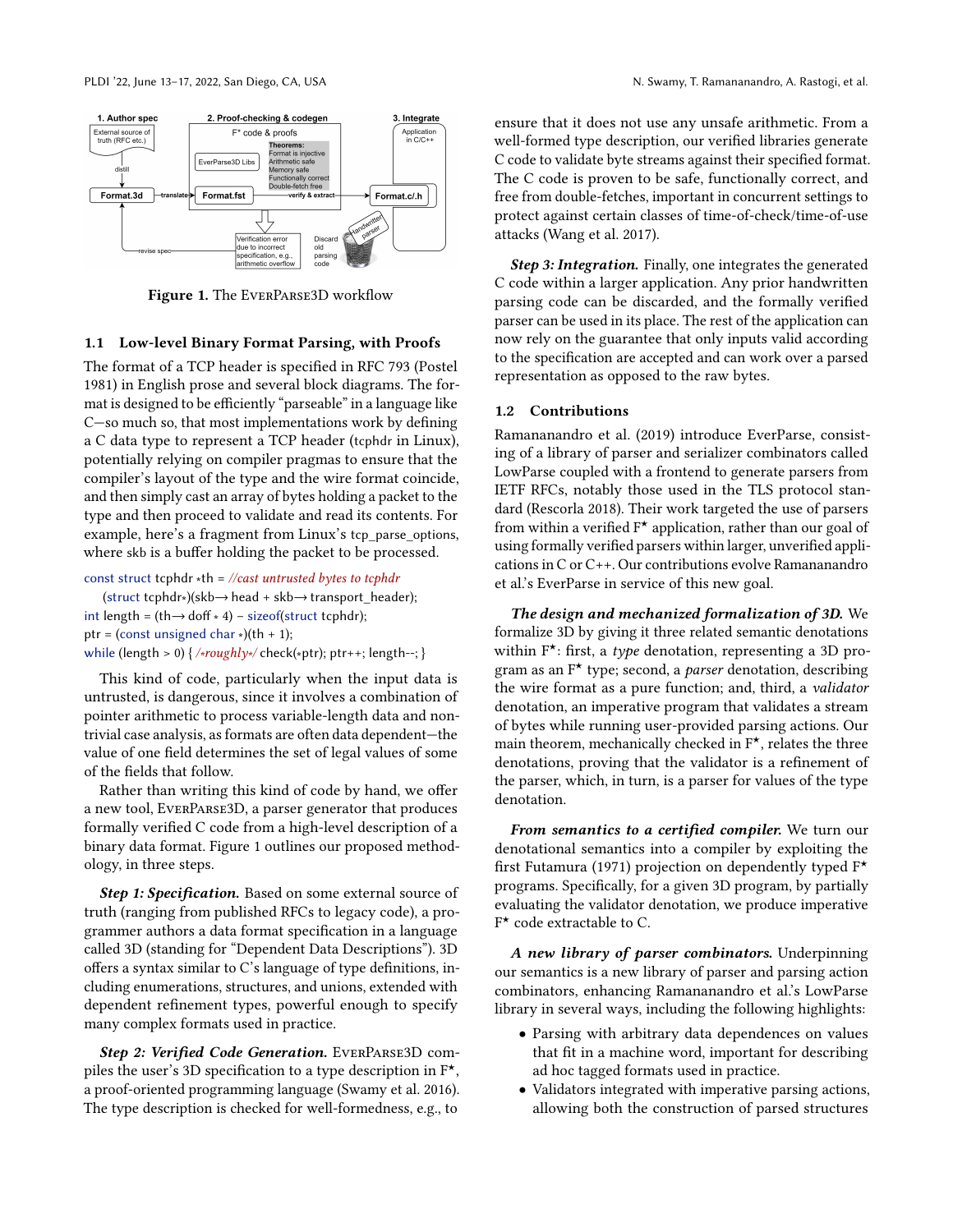from binary input formats as well as error-reporting callbacks for diagnostics. Although our specifications do not capture their functional correctness, actions are proven to be memory safe, to respect our doublefetch freedom guarantees, and to satisfy other auxiliary properties, e.g., constraints on their read and write footprints.

- Parsing from non-contiguous or streaming data sources, with on-demand fetching of data, important for use in scatter/gather-IO scenarios or when parsing large inputs that don't fit in memory.
- Compositional proofs that all our combinators are free from double-fetches.

Evaluating EverParse3D in Windows. EverParse3D has been in use in the Windows kernel for the past year. Applied primarily to the Hyper-V network virtualization stack, the formats of nearly 100 different messages spanning four proprietary protocols have been specified in 3D and resulting formally proven parsers have replaced prior handwritten code. Our work has contributed to virtualization-based security in Windows 11 and other releases.

Software artifacts. The application of our toolchain to Windows includes proprietary source code and is not publicly available. However, the 3D toolchain, including the Ever-Parse libraries, the  $F^{\star}$  programming language, Z3 SMT solver, and the KaRaMeL C code generator are all open source and developed publicly on GitHub. Documentation, code samples, and links to our latest tool releases are available from <https://project-everest.github.io/everparse>.

## <span id="page-2-0"></span>2 A Tour of 3D

A 3D program is a sequence of type definitions. Unlike C, where type definitions do not produce any code, in 3D a type definition for T yields (in its simplest form) code with the following signature:

BOOLEAN CheckT(uint8\_t ∗base, uint32\_t len);

This is the type of a C procedure, CheckT, which, when given a pointer base to an array of bytes of length at least len, checks that the contents of base correctly represents a value described by the binary format specified by T. For example, if we have enum  $T$  { A=0, B=3, C=4 }, then CheckT simply checks that base contains at least four bytes (the default size of an enum is four bytes), and that it contains a little-endian representation of either 0, 3, or 4. A client program can use CheckT to validate the contents of base, particularly when it is untrustworthy, before accessing it.

Of course, a client program will want to do more with base than simply validate its contents. In general, one may want to parse the raw bytes of base into some more structured form. Or, in case parsing fails, one may want to recover a precise reason for the failure. Or, it may be that the raw bytes of a message are scattered in memory, rather than being stored

contiguously in the base array. EverParse3D supports these features and more. For now, it will be helpful to just keep in mind that when defining a type T in 3D, one is implicitly defining a C procedure to check that a sequence of raw bytes accurately represents a T.

In designing 3D, our main goals were expressiveness and explicitness, and a notation easy to grasp for C programmers.

For expressiveness, we aimed to capture the data formats used in practice, such as in the Windows kernel. This demanded a rich language of data types—pleasingly, a fairly canonical core language of zero-order dependent types sufficed, as summarized by the type algebra below:

t ::= b | x:t{e} | x:t<sub>0</sub> & t<sub>1</sub> | if e then t<sub>0</sub> else t<sub>1</sub>

where b ranges over a rich collection of base types; x:t{e} is a refinement type inhabited by x:t such that e evaluates to true;  $x:t_0\& t_1$  is the type of dependent pairs, where the type of the second field  $t_1$  depends on the value x of the first field; and if e then  $t_0$  else  $t_1$  is the type defined by case analysis on e.

Although this algebra is sufficient for encoding arbitrary products and sum types with data dependence, it lacks recursive types and so a means to directly express unbounded data. However, as we will see, the base types b include several forms of variable-length collections, which have sufficed so far. Additionally, base types include ⊥, the type with no inhabitants, whose validator fails immediately; the unit type of size 0, whose validator always succeeds; UINT8, the type of a single byte; and little- and big-endian versions of 2, 4, and 8-byte unsigned integers.

The goal of explicitness pervades our design in many respects, as we will see. Most significantly, our validators have no implicit allocations and do not parse wire formats into some default canonical representation. Instead, 3D allows decorating types with imperative actions, which gives explicit control over which parts of a message are read and into which structures.

In what follows, we present an overview of 3D using simple examples in its C like concrete syntax. We conclude the section with a specification of the TCP header format, which brings together several features of the language.

#### 2.1 Structures, Dependency, Refinements

The type Pair below defines a structure with two fields.

typedef struct \_Pair { UINT32 fst; UINT32 snd } Pair;

This defines a binary format of 8 bytes, with four bytes to represent each little-endian UINT32. Unlike in C, the layout and alignment of fields in 3D in a struct is explicit. So, by default, the type ByteInt below is represented in 5 bytes, with no alignment padding.

typedef struct \_ByteInt { UINT8 fst; UINT32 snd } ByteInt;

3D offers an attribute on a type definition to trigger the insertion of alignment padding between the fields of a struct so as to match the C ABI. However, for the purposes of this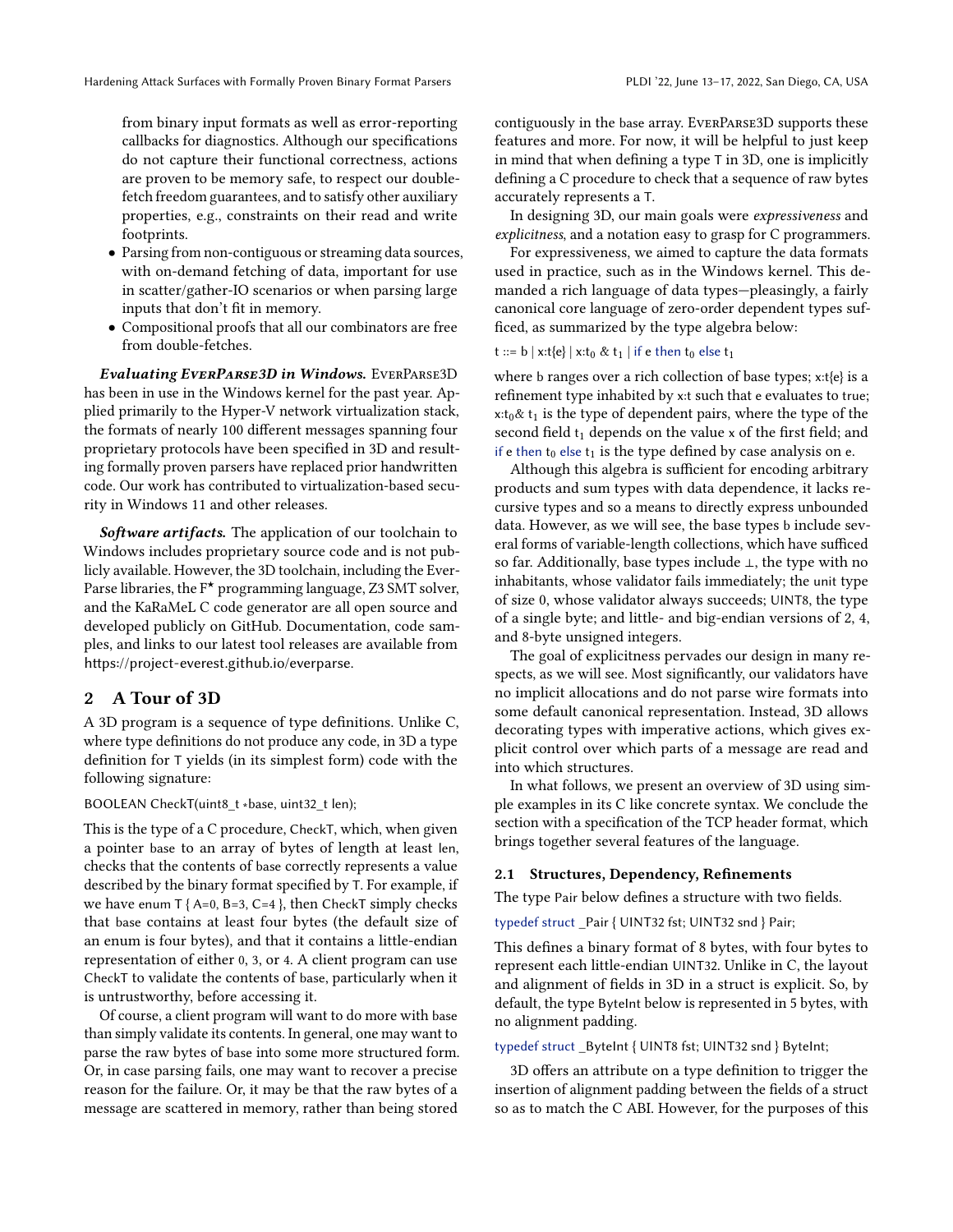paper, we ignore this option and require the layout of a type to be entirely explicit. EverParse3D also emits static assertions in the generated C code to check that the user-specified layout of a type and a C compiler's view are compatible.

3D allows dependence among the fields of a structure, e.g., an OrderedPair's fst field is less than or equal to its snd field.

```
typedef struct _OrderedPair {
  UINT32 fst;
  UINT32 snd { fst <= snd };
} OrderedPair;
```
The refinement associated with a type (here fst  $\leq$  snd) can be any boolean-valued expression built from the names in scope and a small but expressive language of pure operators (integer comparisons, arithmetic etc.) and conditional expressions. Enumerated types in 3D are just syntactic sugar for integer refinement types.

#### 2.2 Value-parameterized Types

Type definitions in 3D can be parameterized by values. For example, PairDiff(n) is the type of a pair of UINT32, whose snd component is at least n greater than fst.

```
typedef struct _PairDiff (UINT32 n) {
  UINT32 fst;
  UINT32 snd { fst <= snd && snd − fst >= n };
} PairDiff;
```
Refinement expressions are checked for arithmetic safety, ensuring the absence of overflow and underflow errors. In the refinement above, the conjunction operator && is left-biased, and the check fst  $\leq$  snd ensures that the subtraction following it, snd − fst, does not underflow. Without the fst ≤ snd check, F ★'s would reject the program due to a potential underflow.

Parameterized types can be instantiated and used within other types. For example, the type Triple below defines a dependent pair of a bound and a PairDiff(bound).

```
typedef struct _Triple {
   UINT32 bound;
```

```
PairDiff(bound) pair;
```
} Triple;

3D does not yet offer type-parameterized types, since our primary goal has been to represent types in C, rather than templatized types in a language like C++. However, we expect our compilation technique to extend to typeparameterized types in the future, which would help promote more modular specifications.

## 2.3 Casetype: Contextually Discriminated Unions

When using untagged unions in C, determining which case of the union is active is left implicit in the code. In 3D, the case of a union is made explicit using a type defined by case analysis. The type ABCUnion(tag) is a union of three cases: when tag=A, it is a UINT8; when tag=B it is a UINT16; and when tag=C it is a PairDiff(17). As with struct fields, by default,

3D does not insert any padding—so, unlike a C union, the length of ABCUnion(tag) is variable, depending on the value of the tag itself.

```
casetype _ABCUnion (ABC tag) {
   switch (tag) {
   case A: UINT8 a;
   case B: UINT16 b;
   case C: PairDiff(17) c;
}} ABCUnion;
```
Case types are often used within some larger type, where some information in the context determines the value of the tag. For example, in TaggedUnion below, the value of the first field determines the case of the third payload field.

typedef struct \_TaggedUnion { ABC tag; UINT32 otherStuff; ABCUnion(tag) payload; } TaggedUnion;

## 2.4 Variable-Length Data

To represent variable-length data in C, programmers resort to various ad hoc conventions. For instance, to package a variable-length array with its length, a common style in C is to use a zero-length array as the last field of a struct, e.g., struct { UINT32 len; UINT64 array[0] }. 3D instead offers several forms of variable-length array and string types (in addition to the variable-length casetype covered earlier).

The type VLA pairs a len field with a TaggedUnion array whose length in bytes (not the element count) is exactly len.

typedef struct \_VLA { UINT32 len; TaggedUnion array[:byte-size len]; } VLA;

Another form of variable-length data is the zero-terminated string, where T f[:zeroterm−byte−size−at−most n], is the type of a zero-terminated string of T (with a well-defined zero element) consuming no more than n bytes. We introduce other forms of variable-length types supported by 3D when presenting more examples.

#### 2.5 Parsing Actions

So far, all our examples produce validators that simply check whether a given sequence of bytes is a valid representation of a given data format. However, 3D also provides a safe way of accessing the fields of a structure by associating imperative parsing actions with parts of a format specification.

In the example below, the type VLA1 takes an out-parameter, marked with the mutable qualifier. The field another is decorated with an action, a piece of imperative code that is executed by the generated validator immediately after the associated field has been validated.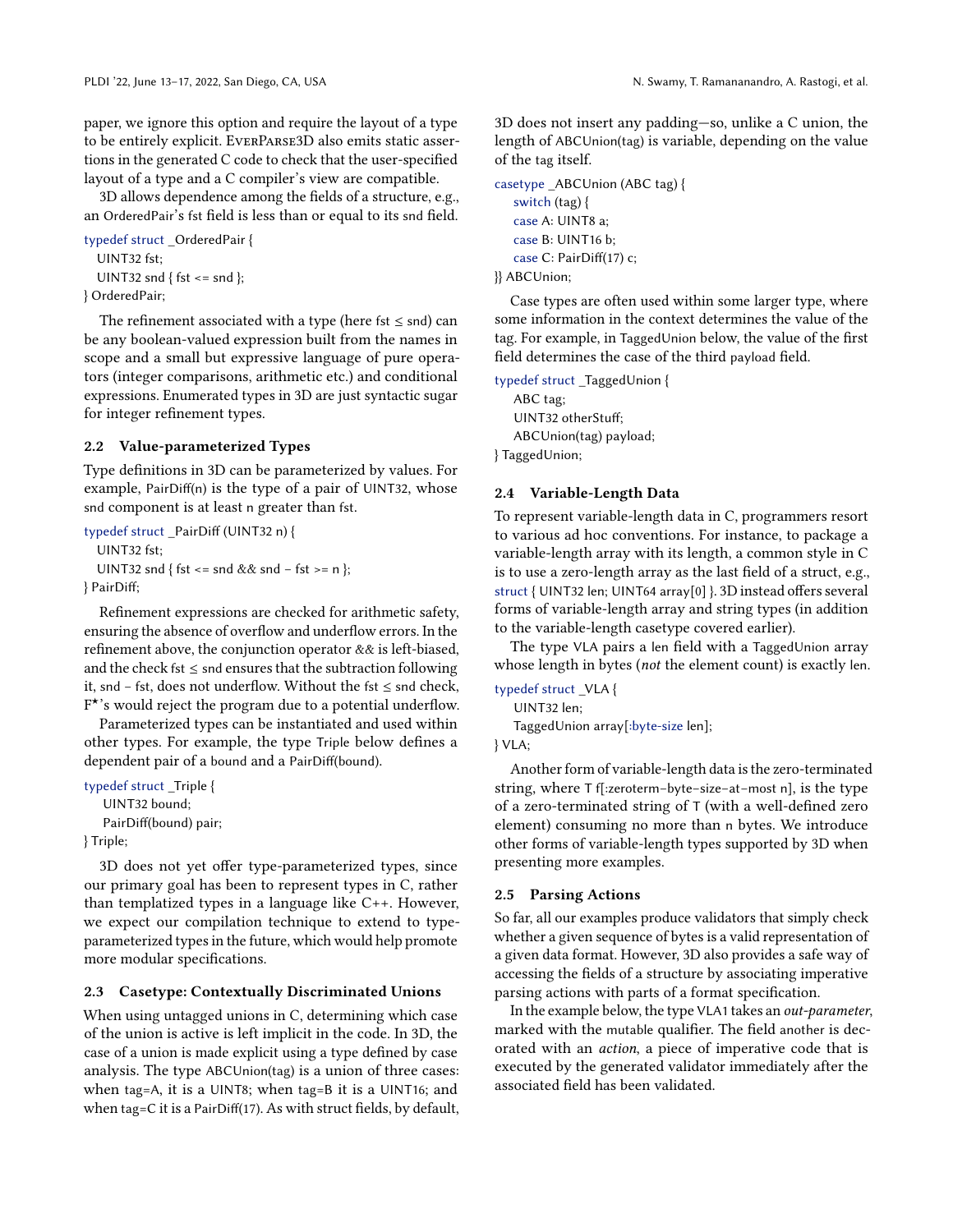In this case, the validator for VLA1(a) reads the first len field; then validates the variable-length TaggedUnion array; then validates the UINT64 another field—if and when this last step succeeds, the action is executed, assigning the value of another to the out-parameter a. Our verifier ensures that actions are safe to execute. As such, by using an action to read the value of another into a, the client program is saved the trouble and risk of accessing the another field by reading from a computed offset (base  $+4 + len$ ) from the base pointer.

More complex parsing actions allow, in general, to invoke, in a type-safe way, user-provided callbacks. In our experience, when interfacing with a C application, one typically uses a mixture of actions to parse variable-length data that cannot be represented in C types, while fixed-length parts of a format, after validation, are simply cast to a C type and read using C's native support for structured field access.

#### 2.6 Putting it together: Parsing a TCP Header

The format of a TCP segment header is specified in [RFC 793](https://datatracker.ietf.org/doc/html/rfc793) with several revisions since the original 1981 version.

|                       |         | 3      | 4 |  |  |  | 5678901                        |  |                  |  |  | 23 | 4 | .5 |  | 6789           |  |  | 0 |  | 2 |  | 34     | 5. |  | 678 | 9 |  |  |  |
|-----------------------|---------|--------|---|--|--|--|--------------------------------|--|------------------|--|--|----|---|----|--|----------------|--|--|---|--|---|--|--------|----|--|-----|---|--|--|--|
|                       |         |        |   |  |  |  |                                |  |                  |  |  |    |   |    |  |                |  |  |   |  |   |  |        |    |  |     |   |  |  |  |
| Source Port           |         |        |   |  |  |  |                                |  | Destination Port |  |  |    |   |    |  |                |  |  |   |  |   |  |        |    |  |     |   |  |  |  |
|                       |         |        |   |  |  |  |                                |  |                  |  |  |    |   |    |  |                |  |  |   |  |   |  |        |    |  |     |   |  |  |  |
| Sequence Number       |         |        |   |  |  |  |                                |  |                  |  |  |    |   |    |  |                |  |  |   |  |   |  |        |    |  |     |   |  |  |  |
|                       |         |        |   |  |  |  |                                |  |                  |  |  |    |   |    |  |                |  |  |   |  |   |  |        |    |  |     |   |  |  |  |
| Acknowledgment Number |         |        |   |  |  |  |                                |  |                  |  |  |    |   |    |  |                |  |  |   |  |   |  |        |    |  |     |   |  |  |  |
|                       |         |        |   |  |  |  |                                |  |                  |  |  |    |   |    |  |                |  |  |   |  |   |  |        |    |  |     |   |  |  |  |
|                       |         | Data I |   |  |  |  | N C E U A P R S F              |  |                  |  |  |    |   |    |  |                |  |  |   |  |   |  |        |    |  |     |   |  |  |  |
|                       |         |        |   |  |  |  | Offset  Rese S W C R C S S Y I |  |                  |  |  |    |   |    |  |                |  |  |   |  |   |  | Window |    |  |     |   |  |  |  |
|                       |         |        |   |  |  |  | rved   R E G K H T N N         |  |                  |  |  |    |   |    |  |                |  |  |   |  |   |  |        |    |  |     |   |  |  |  |
|                       |         |        |   |  |  |  |                                |  |                  |  |  |    |   |    |  |                |  |  |   |  |   |  |        |    |  |     |   |  |  |  |
|                       |         |        |   |  |  |  | Checksum                       |  |                  |  |  |    |   |    |  | Urgent Pointer |  |  |   |  |   |  |        |    |  |     |   |  |  |  |
|                       |         |        |   |  |  |  |                                |  |                  |  |  |    |   |    |  |                |  |  |   |  |   |  |        |    |  |     |   |  |  |  |
|                       | Options |        |   |  |  |  |                                |  | Padding          |  |  |    |   |    |  |                |  |  |   |  |   |  |        |    |  |     |   |  |  |  |
|                       |         |        |   |  |  |  |                                |  |                  |  |  |    |   |    |  |                |  |  |   |  |   |  |        |    |  |     |   |  |  |  |
| data                  |         |        |   |  |  |  |                                |  |                  |  |  |    |   |    |  |                |  |  |   |  |   |  |        |    |  |     |   |  |  |  |
|                       |         |        |   |  |  |  |                                |  |                  |  |  |    |   |    |  |                |  |  |   |  |   |  |        |    |  |     |   |  |  |  |

The picture above is shows the bit-level layout of the header, with data dependences among the fields—the (variable) length of options is constrained by Data Offset, since the data field must start Data Offset  $*$  4 bytes from the start of the header. Note the picture is inaccurate since the Options field is actually variable length, padded out to consume a multiple of 4 bytes. Off-the-shelf tools like Protocol Buffers cannot express ad hoc binary formats like this.

Also of interest for our purposes is the structure into which the Options array is parsed. We use a struct named OptionsRecd, similar to tcp\_options\_received defined in the [Linux](#page-14-8) [\(2021a\)](#page-14-8) TCP implementation. 3D allows specifying structures that are used in parsing actions, while marking them with the output keyword to indicate that no validation code should be

generated for such a struct. OptionsRecd contains aggregated fields for all the TCP options.

output typedef struct \_OptionsRecd {

```
UINT32 RCV_TSVAL; /∗Timestamp TCP option related fields∗/
  UINT32 RCV_TSECR;
  UINT16 SAW_TSTAMP : 1; ... /∗Fields related to other options∗/
} OptionsRecd;
```
With the type of our "parse tree" set, we can define a parser for TCP headers as shown below.

| typedef struct _TCP_HEADER(UINT32 SegmentLength, |                                                                                            |
|--------------------------------------------------|--------------------------------------------------------------------------------------------|
|                                                  | mutable OptionsRecd* opts,                                                                 |
|                                                  | mutable PUINT8* data) {                                                                    |
| PORT SourcePort;  /*Other fields are elided*/    |                                                                                            |
| UINT <sub>16</sub> DataOffset:4                  |                                                                                            |
|                                                  | $\{20 \leq D \text{ataOffset} * 4 \&\&\text{DataOffset} * 4 \leq S \text{egmentLength}\};$ |
|                                                  |                                                                                            |
|                                                  | OPTION(opts) Options[:byte-size (DataOffset * 4) - 20];                                    |

UINT8 Data[:byte-size SegmentLength − (DataOffset ∗ 4)]  $\{ \text{:act} * \text{data} = \text{field} \text{ptr} \}$ 

} TCP\_HEADER;

A parser for TCP\_HEADER(len, opts, data) checks that the input buffer contains a TCP segment header that fits in exactly len bytes. It parses Options into the OptionsRecd struct, and stores a pointer to the Data field in data.

The DataOffset field consumes 4 bits of a 16 bit field, since its value is in units of 32 bit words, we multiply by 4 for the byte offset of Data. The refinement checks that the byte offset of Data is at least 20 (the size of all the static fields just prior to the Options field), and that it fits within SegmentLength.

The Options field is a variable-length array of OPTION(opts) consuming all the bytes remaining following the Urgent pointer until the beginning of the Data field—as we will see, our specification includes the Padding field.

For the variable-length Data field, after validating that the input is large enough to hold it, we take a pointer to it (using the field\_ptr primitive action) and store it in the out parameter data. The client may then call into another validator specific to the data, copying or transforming it in a single pass into another structure.

Each element of the Options array is a tagged union, with an OptionKind field describing the payload that follows.

```
typedef struct _OPTION(mutable OptionsRecd∗ opts) {
  UINT8 OptionKind;
```
OPTION\_PAYLOAD(OptionKind, opts) PL; } OPTION;

The payload itself is a casetype, branching on OptionKind. In case we have an OPTION\_KIND\_END\_OF\_LIST, the specification dictates that all the bytes that follow are zero, including the padding if any, until the start of the Data field. We use 3D's all\_zeros type, a variable-length type that accepts strings of zeroes up to the length of the enclosing type: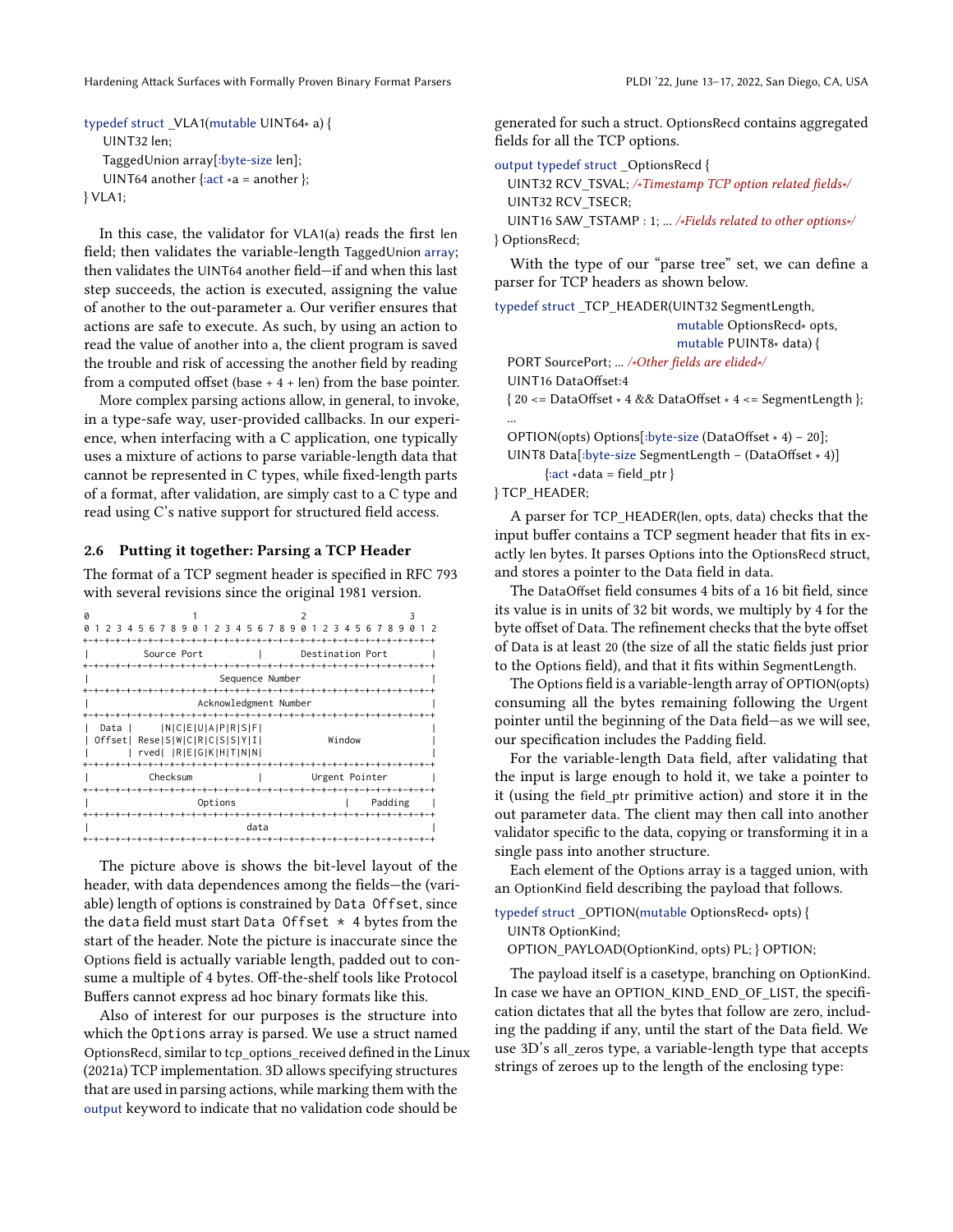casetype OPTION\_PAYLOAD(UINT8 OptionKind,

mutable OptionsRecd∗ opts) {

```
switch(OptionKind) { ...
```
case KIND\_END\_OF\_OPTION\_LIST: all\_zeros EndOfList; case KIND\_TIMESTAMP: TS\_PAYLOAD(opts) Timestamp; } } OPTION\_PAYLOAD;

We have kind-specific formats in the other cases, e.g., TS\_PAYLOAD for the timestamp TCP option:

```
typedef struct _TS_PAYLOAD(mutable OptionsRecd∗ opts) {
  UINT8 Length { Length == 10 }; UINT32 Tsval;
  UINT32 Tsecr {:act opts−>SAW_TSTAMP = 1;
                    opts−>RCV_TSVAL = Tsval;
                    opts−>RCV_TSECR = Tsecr;}
```
} TS\_PAYLOAD

The interesting part is that when we succeed in parsing the Tsecr field of the TS\_PAYLOAD, the action updates the corresponding fields in opts. This is similar to the handling of the timestamp TCP option in [Linux \(2021b\)](#page-14-9) except in 3D, the options parsing code is written in a declarative style, free of any user-written pointer arithmetic. Other options are parsed in a similar manner; we defer to the anonymized supplementary materials for the complete 3D TCP spec.

The generated C code for CheckTcpHeader requires base to at least contain len bytes, and checks that it contains a valid TCP\_HEADER stored in SegmentLength bytes and, if so, the return value is TRUE, the options are written into opts, and ∗data points to the start of the Data field in base.

BOOLEAN CheckTcpHeader(uint32\_t SegmentLength, OptionsRecd ∗opts, uint8\_t ∗∗data, uint8\_t ∗base, uint32\_t len);

In the next section, we describe our formalization and implementation of 3D and its toolchain in  $F^{\star}$ , with proofs that the generated validators are safe and behave according to their formal specification.

#### 3 Implementing EverParse3D

3D is formalized and implemented as an embedded domainspecific language (DSL) within  $F^{\star}$ , a programming language and proof assistant based on a dependent type theory (like Coq, Agda, or Lean). F★ also offers an effect system, extensible with user-defined effects, and makes use of SMT solving to automate some proofs. We use F★'s syntax in this section, and provide a brief primer below.

F ★'s toolchain includes support for several other embedded DSLs, notably Low\* [\(Protzenko et al.](#page-14-10) [2017\)](#page-14-10), an imperative language with a Hoare logic for functional correctness proofs. Low\* programs can be extracted from  $F^*$  to C, and a metatheorem establishes that extracted C programs simulate the  $F^{\star}$  program. However, the tool implementing this extraction pipeline (named KaRaMeL), although modeled after this metatheory, is not formally verified and is part of our trusted computing base, which also includes the F★ typechecker and

the Z3 SMT solver. The 3D parser and frontend that desugars the C-like concrete syntax into  $F^{\star}$ 's formal notation is also trusted to accurately reflect the user's intention. Modulo these trust assumptions, we offer mechanically checked theorems attesting to the soundness of EverParse3D.

Syntax: Binders, lambda, arrows, computation types. F ★ syntax is roughly modeled on OCaml (val, let, match etc.) with differences to account for the additional typing features. Binding occurrences b of variables take the form x:t, declaring a variable x at type t; or #x:t indicating that the binding is for an implicit argument. The syntax  $\lambda(b_1)$  ...  $(b_n) \rightarrow t$  introduces a lambda abstraction, whereas  $b_1 \rightarrow ... \rightarrow b_n \rightarrow c$  is the shape of a curried function type. Refinement types are written b{t}, e.g., x:int{x≥ 0} is the type of non-negative integers (i.e., nat). As usual, a bound variable is in scope to the right of its binding; we omit the type in a binding when it can be inferred; and for non-dependent function types, we omit the variable name. The c to the right of an arrow is a computation type. An example of a computation type is Tot bool, the type of total computations returning a boolean. By default, function arrows have Tot co-domains, so, rather than decorating the right-hand side of every arrow with a Tot, the type of, say, the pure append function on vectors can be written #a:Type  $\rightarrow$  #m:nat  $\rightarrow$  #n:nat  $\rightarrow$  vec a m  $\rightarrow$  vec a n  $\rightarrow$  vec a (m + n), with the two explicit arguments and the return type depending on the three implicit arguments marked with '#'. We often omit implicit binders and write vec a m  $\rightarrow$  vec a n  $\rightarrow$  vec a (m + n) treating all unbound names as implicitly bound at the top.

#### 3.1 Parsers, Validators, and Readers

The C code emitted by our toolchain is a binary format validator. As such, our semantics revolves around two central notions: a specificational parser describing the format and an imperative validator whose type relates it to the parser.

Core parsers. Drawing on the work of [Ramananandro](#page-14-6) [et al.](#page-14-6) [\(2019\)](#page-14-6), a core\_parser k t is a function f which when applied to b:bytes can either fail (returning None) or succeed and return Some (v:t, n:nat), where n describes the number of bytes of b that were consumed. Additionally, f is required to be injective, meaning that f uniquely determines the value v that can be represented by the bytes b, a useful property that ensures that the formats defined by parsers do not admit security bugs that arise due to parsing ambiguities.

let core parser (k:parser kind) (t:Type) = f: ((b:bytes)  $\rightarrow$  option (t & n:nat{ n  $\leq$  length b })) { injective f ∧ has\_kind f k }

Parsers and their kinds. Further, a notion of parser kind provides metadata about the parser, placing, for instance, lower and upper bounds on the number of bytes consumed by the parser. The full details of parser kinds are described by Ramananandro et al., however, as we will see in [§3.2,](#page-7-0)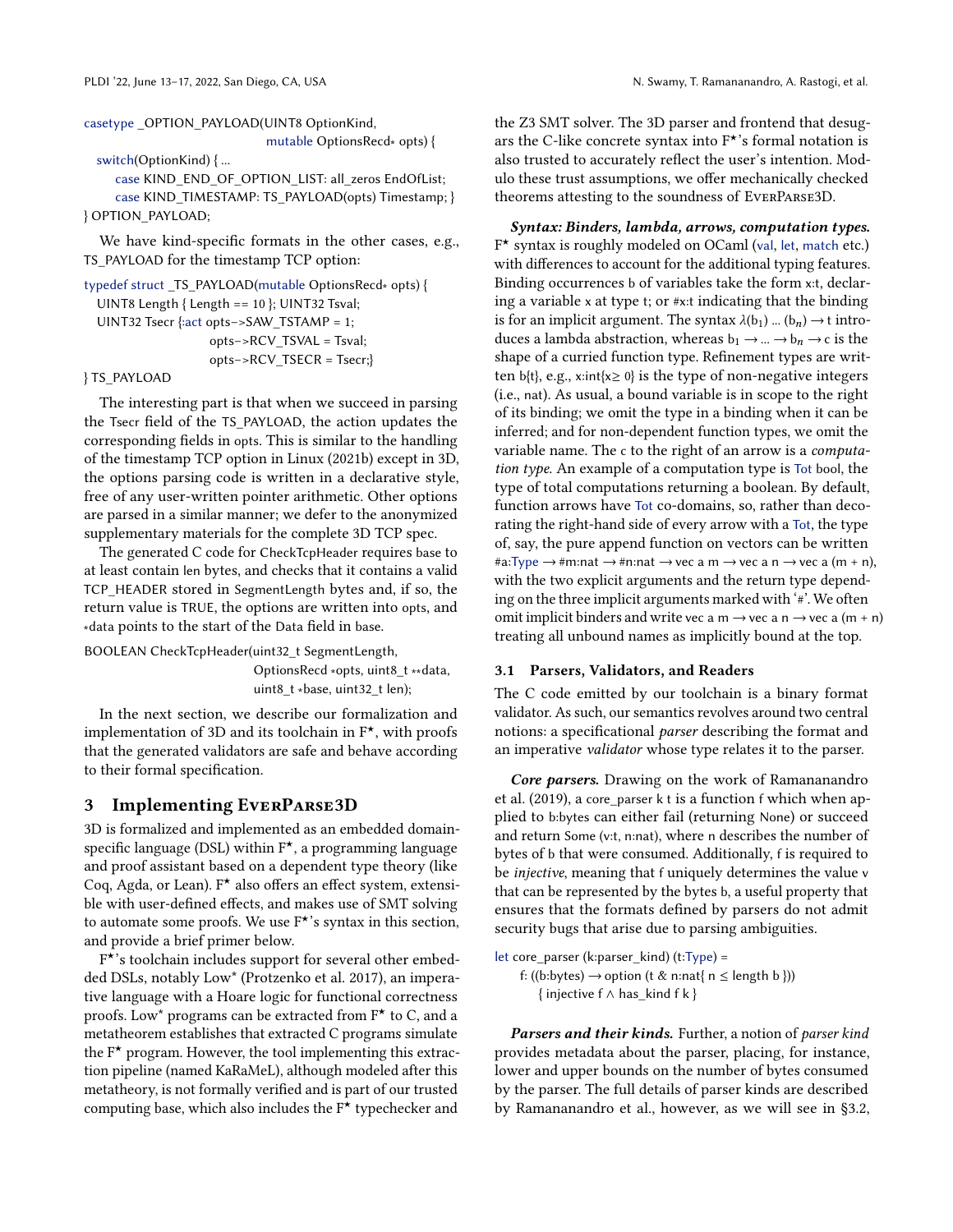Hardening Attack Surfaces with Formally Proven Binary Format Parsers Publi 22, June 13–17, 2022, San Diego, CA, USA

parser kinds are essential to ensure that 3D programs are well defined. For our purposes, it suffices to work with an abstraction of parser kinds called pk nz wk, where nz:bool records whether or not a parser consumes at least some nonzero bytes, and wk:weak\_kind, describes whether (1) a parser consumes all the bytes given to it (wk = ConsumesAll); (2) whether it consumes a prefix of the bytes and is insensitive to the remaining bytes (wk = StrongPrefix); or  $(3)$  if not much else is known about it (wk = Unknown). A small algebra of kinds allows them to compose sequentially with and\_then, and to be partially ordered according to glb, or greatest lower bound. The type of parsers we use in the remainder of this section is parser k t, core parsers for type t indexed by pk nz wk kinds.

```
type weak_kind = | ConsumesAll | StrongPrefix | Unknown
let pk (nz:bool) (wk:weak kind) = k:parser kind{ (nz =⇒ consumes_non_zero_bytes k) ∧
```
respects\_weak\_kind k wk }

let parser (k:pk nz wk) (t:Type) = core\_parser k t

Validators. A parser is a pure function operating over a functional representation of the input bytes. While suitable for a specification, executing it would incur many implicit allocations, making it unsuitable for integration in a C application. Instead, we use a validator, an imperative procedure that refines a given parser, without any implicit allocation. Our validators may also run a user's explicit parsing actions. The type of a validator, validate\_with\_action p i l ar, is shown in Figure [2.](#page-6-0) This type captures the main guarantees provided by our system and appears in the main theorem of [§3.3,](#page-8-0) so we describe it in detail.

An inhabitant v:validate\_with\_action p i l ar is an imperative procedure in Low\*, where p is a specificational parser describing the functional behavior of v; i is a memory invariant of all the imperative parsing actions that v may execute; l describes the set of memory locations that v may modify, i.e., the out parameters; and ar, a boolean standing for "allowed to read", signifying whether a continuation can safely read the input byte stream without incurring a double fetch.

Input streams: The first argument of a validator is st, an instance of a typeclass of input streams, encapsulating various forms of data sources on which a validator can be run. The next argument, pos, is the current position in the stream, from which v is to start validating the format specified by p. The simplest instance of an input\_stream\_t is an array of bytes, but our framework can be instantiated for use with arbitrary streams, e.g., to validate huge formats that don't fit in memory, or to validate messages that are scattered in memory. Our input streams are designed with a permission model that allows us to prove that validators are double-fetch free. In particular, reading a byte from the stream advances it and makes it provably impossible to read that byte again. One can also check if a stream contains some number of bytes, without advancing it.

<span id="page-6-0"></span>let validate\_with\_action (p:parser k t) (i:inv) (l:loc) (ar:bool) = st:input\_steam\_t → pos: pos\_t → Stack uint64 (requires  $\lambda h \rightarrow$ disjoint l (fp st)  $\land$  sti st h  $\land$  i (fp st) h  $\land$  pos==read\_len st h) (ensures  $\lambda$ h res h'  $\rightarrow$ sti st h' ∧ i (fp st) h' ∧ modifies (l ∪ perm\_fp st) h h' ∧ let s, s' = remaining st h, remaining st h' in s' `is\_suffix\_of` s ∧ if is\_success res then if ar then res ≥ pos ∧ s' == s ∧ valid\_pos p s s' else valid consumed p s s'  $\land$  res == read len st h' else not (is\_action\_failure res)  $\implies$  not (valid p s))

**Figure 2.** The type of a validator (simplified)

Effect and result type: The effect of running v st pos is described by Stack uint64 (requires pre) (ensures post), a computation type. The effect label Stack proves that v does not allocate on the heap (meeting our requirement of no implicit allocations). The return type is uint64, a 64-bit unsigned integer describing the position in the stream reached after running the validator. We reserve a small number of bits in the result type to hold error codes, in case the validator fails. The pre is a precondition, a predicate on the input state h; the post is postcondition, a predicate relating the input state h, the result res, and the output state h'.

Precondition: The precondition requires the set of mutable locations l to be disjoint from (fp st), the footprint of the input stream; the stream's internal invariant (sti st) is expected to hold; the invariant i of the actions are expected to hold, and can relate the actions to the footprint of the stream; and pos is expected to be current position of the bytes in the stream that have been read so far.

Postcondition: The postcondition restores the invariants sti and i and the modifies clause states that v mutates at most the locations in l and the read permissions of the prefix of the stream (not the stream itself). The variables s and s' represent a logical view of the entire suffix of the stream in the initial and final states. If the result res is successful, then we have two cases. If the ar flag is set, then v has validated that the res-length prefix of s is well-formatted according to the specification p, without consuming any input bytes (e.g., it must have been possible to validate p by just checking the stream's capacity). If ar is not set, then s has been validated up to res and those bytes have been consumed. If the result res is not successful, and the error code indicates that no action failed, then the input buffer is ill-formed with respect to p, i.e., v's success and failure behaviors are characterized by p, except for additional failures that can be raised by :check-actions. The behavior of actions is underspecified we only prove that validators maintain action invariants and mutate at most the out parameters. In [§4.3,](#page-11-0) we consider adding functional correctness specifications for actions.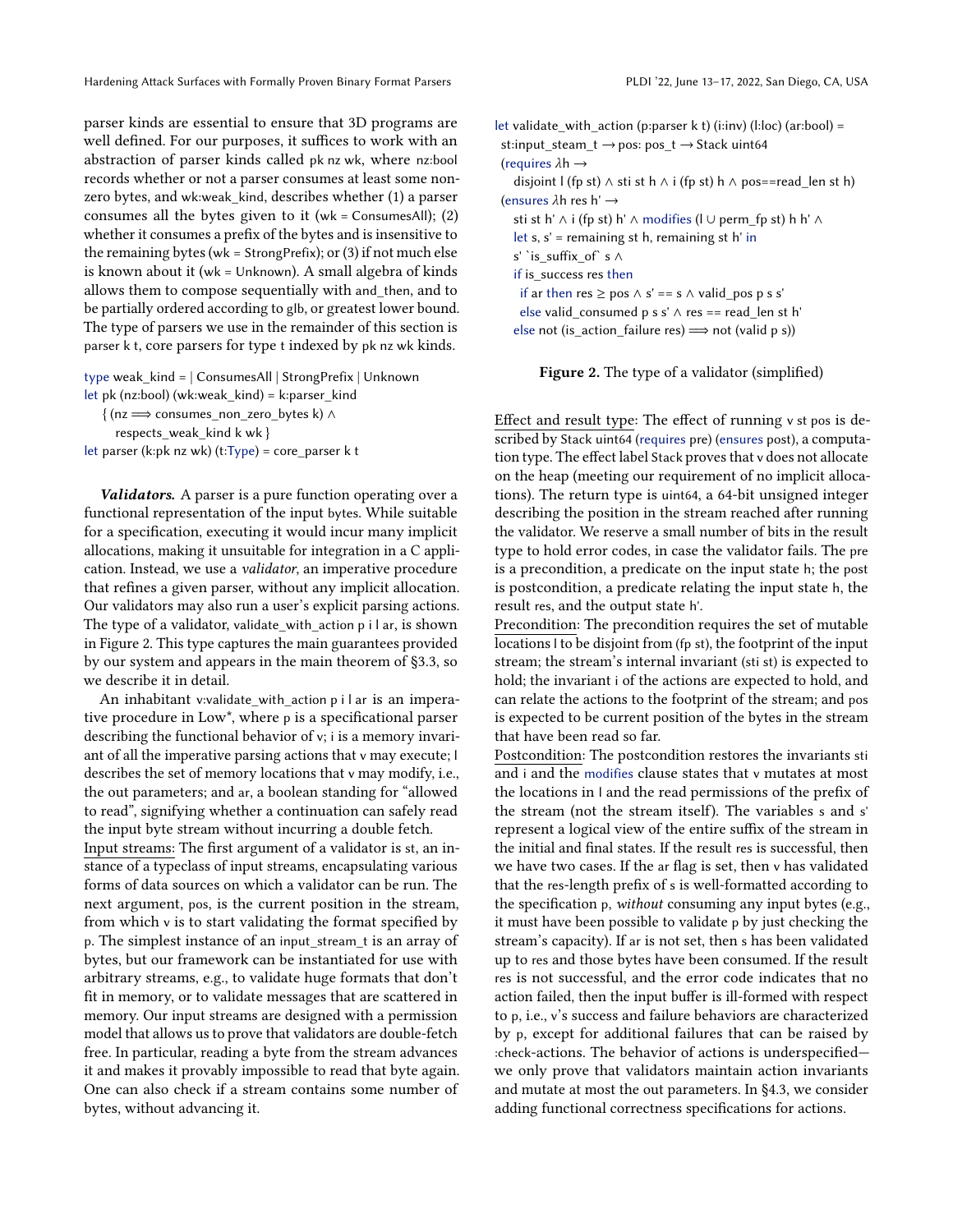**Readers.** After running a v: validator p i l ar, if ar = true, then one can run a reader, a procedure of type reader (p:parser k t), which reads a x:t out of a stream known to be valid with respect to p. While, in principle, it is possible to define readers for all types, reading a complex value involves struct-passing, which is not always efficiently handled by C compilers. As such, we generally restrict ourselves to leaf readers, readers for word-sized values, like the various machine integer types, so complex values are read a word at a time. When validating a field, if the continuation depends on the value of that field (e.g., because it appears in a refinement, type parameter, or an action), we immediately read the value on to the stack while validating it. As such, in a single pass through the input stream, we read and validate all the fields that we need without incurring double fetches.

The types of parsers, validators, and readers set our goal posts. We aim to give a semantics such that every welltyped 3D program can be interpreted as an inhabitant of validate\_with\_action—if so, then this interpretation yields a verified imperative procedure in Low\*, extractable to efficient C code, to correctly decide if an input C array of bytes is well-formatted according to its 3D specification, while running the user's chosen parsing actions.

Error handling. What we have described is a simplification of the type of validators. In reality, validators take two additional arguments, an application context ctxt and an error-handling callback. When a parsing error is found, we call the error handler, passing it the ctxt, together with the type at which the failure occurred, the field within that type, and a reason for the error. The handler can process and record this as needed in the ctxt. We then then propagate the error code to the caller. As we pop the parsing stack, we call any error handlers encountered, thereby allowing applications to reconstruct the full stack trace in case an error.

#### <span id="page-7-0"></span>3.2 A Type System for 3D

Figure [3](#page-8-1) defines a typed abstract syntax for 3D in  $F^*$ — we show 6 representative constructors in the language, eliding 11 other constructs that are similar in spirit. An ad hoc front end for 3D translates the concrete C-like syntax used in [§2](#page-2-0) into an element of the type typ. The representation of typ uses a variety of techniques, including deep and shallow embeddings, and other folklore techniques that [Chlipala](#page-13-2) [\(2021\)](#page-13-2) recently referred to as mixed embeddings. The indexing structure of typ defines a type system for 3D, which abstracts a program typ k i l ar by its four indices—k, its kind; i and l, a memory invariant and footprint of its actions; and ar, a flag indicating whether or not the format described by the program has a reader. The rules of composition of a 3D program restrict and combine these indices in various ways to ensure that every inhabitant of typ can be given a semantics. As we will see, every term of type typ k i l ar enjoys a

threefold denotational semantics: as a type t; a p:parser k t for that type; and a validator of type validate with action p i l ar.

Pre-denoted types. The first constructor of typ is T\_shallow, which allows for any inhabitant of the  $F^*$  type dtyp k i l ar to be lifted to a typ

type dtyp k i l b = { t:Type; p:parser k t; r:option (reader p) {  $b \implies r \neq$ None}; v:validate\_with\_action p i l b }

A dtyp is a shallow embedding of an existing  $F^*$  program of a type suitable for a 3D program, packaging a type t; a parser p for that type; an optional reader for that parser; and a validator refining the parser. T\_shallow allows us to introduce primitive types into the 3D language just by defining a suitable dtyp for them, e.g., dtyp\_u32 : dtyp u32 kind ⊤{} true is a primitive for parsing a UINT32. Further, every type definition provided by the user also introduces a dtyp instance, allowing subsequent type definitions to refer to prior ones. This is important since, although typ can be used compositionally, if one were to simply use typ literals everwhere, the denotation of the resulting type as a validator would fully inline the validators of all the types it mentions, leading to a code blowup. With T\_shallow we avoid these blowups and ensure that the procedural structure of our generated code matches the type definition structure of the source specification, an important criterion for code acceptance.

Pairs. The 3D type definition struct { UINT32 f; UINT32 g} is desugared to T\_pair (T\_shallow dtyp\_u32) (T\_shallow dtyp\_u32). The indexing structure of typ allows any two types to be paired; sequentially composing their kinds, conjoining their invariants and footprints; and marking the type as unreadable, since we intentionally restrict readers to word-sized values.

Casetypes. T\_if\_else is used to represent a casetype. Although at the surface language we support n-ary case analysis with switch, this is desugared to nested conditionals in the front end. In T\_if\_else b t1 t2 the conditional expression <sup>b</sup> is shallow, i.e., any F★ boolean expression. T\_if\_else weakens the kinds of the branches to their greatest lower bound. For example, switch (t) { case  $V_1: t_1$ ; case  $V_2: t_2$ } is desugared to T\_if\_else (t=V<sub>1</sub>) [[t<sub>1</sub>]] (T\_if\_else (t=V<sub>2</sub>) [[t<sub>2</sub>]] typ\_ $\perp$ ), where [[t]] is the desugaring of t and typ\_ $\perp$  is the always-failing parser for the empty type.

**Refinements.** T\_refine d r refines the shallow type d with the refinement predicate r. The type d must support a reader, since validating the refinement involves reading a value v and checking if r v holds. The refinement r is a shallow F ★ boolean function, defined over the type that <sup>d</sup> parses. For example, UINT32 f { $f < 17$  &&  $f + g < 42$ } is represented as T\_refine dtyp\_u32 ( $\lambda$ f  $\rightarrow$  f < 17 && f + g < 42). By representing refinements shallowly, we can easily use F★'s SMT-assisted dependent type checker to check that refinement expressions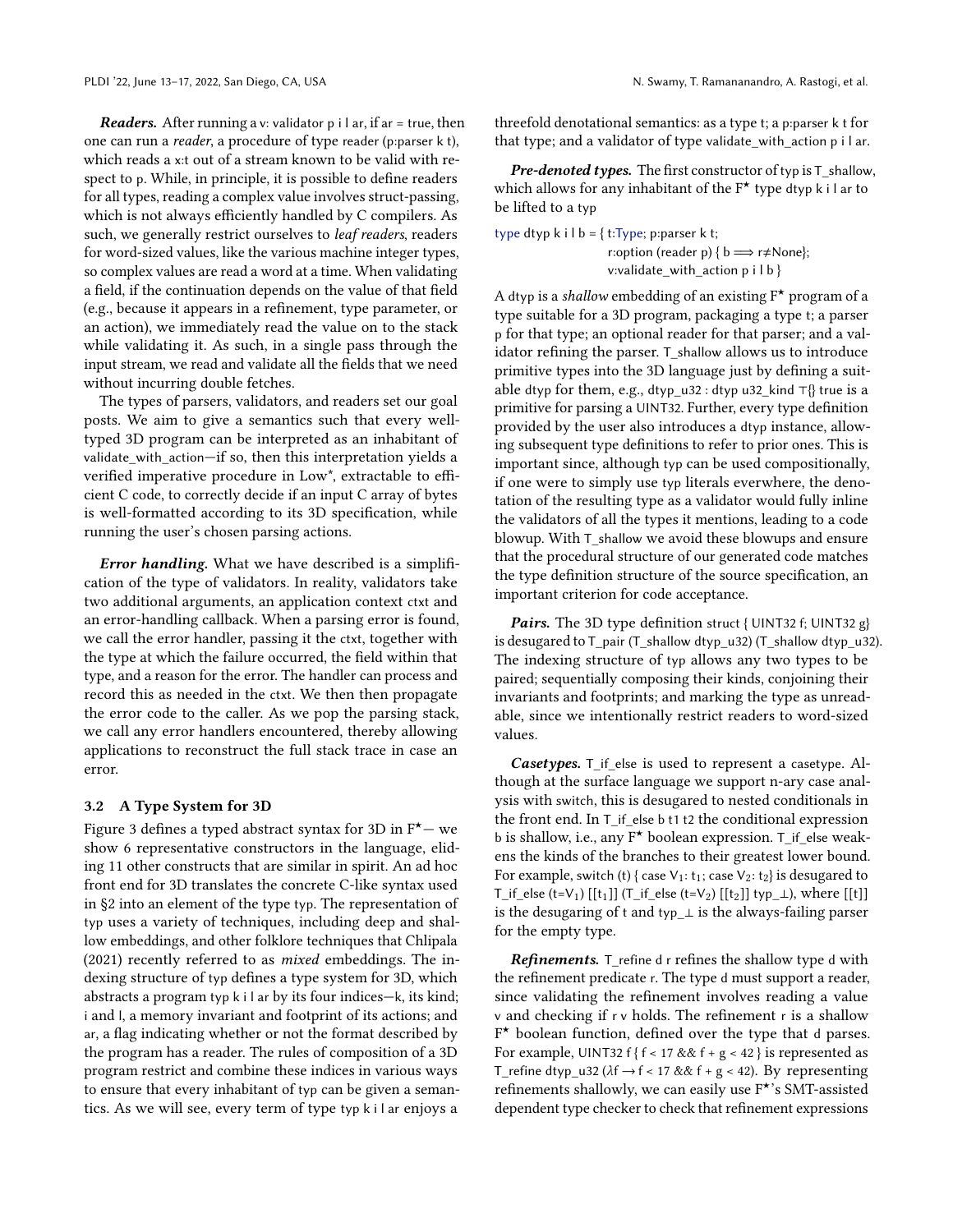<span id="page-8-1"></span>type typ : pk nz wk  $\rightarrow$  inv  $\rightarrow$  eloc  $\rightarrow$  bool  $\rightarrow$  Type = | T\_shallow: dtyp k i l b  $\rightarrow$  typ k i l b | T\_pair:  $t_1$ :typ  $k_1$  i<sub>1</sub>  $l_1$   $b_1 \rightarrow t_2$ :typ  $k_2$  i<sub>2</sub>  $l_2$   $b_2 \rightarrow$ typ (and\_then k<sub>1</sub> k<sub>2</sub>) (i<sub>1</sub> ∧ i<sub>2</sub>) (l<sub>1</sub> ∪ l<sub>2</sub>) false | T\_if\_else: b:bool  $\rightarrow$  t<sub>1</sub>:typ k<sub>1</sub> i<sub>1</sub> l<sub>1</sub> b<sub>1</sub>  $\rightarrow$  t<sub>2</sub>:typ k<sub>2</sub> i<sub>2</sub> l<sub>2</sub> b<sub>2</sub>  $\rightarrow$ typ (glb k<sub>1</sub> k<sub>2</sub>) (i<sub>1</sub> ∧ i<sub>2</sub>) (l<sub>1</sub> ∪ l<sub>2</sub>) false | T\_refine: t<sub>1</sub>:dtyp k<sub>1</sub> i<sub>1</sub> l<sub>1</sub> true  $\rightarrow$  refine:(dtyp\_type t<sub>1</sub>  $\rightarrow$  bool)  $\rightarrow$ typ (filter  $k_1$ ) i<sub>1</sub> l<sub>1</sub> false | T\_dep\_pair\_with\_refinement\_and\_action: base: dtyp  $k_1$  true  $i_1$   $l_1 \rightarrow$ refine:(dtyp\_type base  $\rightarrow$  bool)  $\rightarrow$ k:((x:dtyp\_type base { refine x })  $\rightarrow$  typ k<sub>2</sub> i<sub>2</sub> l<sub>2</sub> b<sub>2</sub>)  $\rightarrow$ act:((x:dtyp\_type base { refine x })  $\rightarrow$  action i<sub>3</sub> l<sub>3</sub> b<sub>3</sub> bool)  $\rightarrow$ typ (and\_then (filter k<sub>1</sub>) k<sub>2</sub>) (i<sub>1</sub> ∧ i<sub>2</sub> ∧ i<sub>3</sub>) (l<sub>1</sub> ∪ l<sub>2</sub> ∪ l<sub>3</sub>) false | T\_byte\_size: n:U32.t  $\rightarrow$  t:typ k i l b  $\rightarrow$  typ kind\_nlist i l false

Figure 3. A typed abstract syntax for 3D programs (partial)

are safe, e.g., that there is no arithmetic overflow. In contrast, had we embedded refinements deeply, we would have to build a safety checker for them from scratch.

Dependent pairs and actions. The most general form of sequential composition of types in 3D is represented by T dep pair with refinement and action. This allows composing a parser for base (equipped with a reader) with a refinement refine; a continuation k returning a typ but whose binder is a shallow term corresponding to the refined interpretation of base; and a dependent action act, where action is a small mixed datatype representing the monadic sub-language of 3D parsing actions, shown below.

```
type action : inv \rightarrow eloc \rightarrow Type \rightarrow Type =
| Deref: x:pointer a \rightarrow action (live x) {} a
| Assign: x:pointer a \rightarrow rhs:a \rightarrow action (live x) {x} unit
...
| Bind: head: atomic i0 l0 t0 \rightarrow k:(t0 \rightarrow action i1 l1 t1) \rightarrowaction (i0 ∧ i1) (l0 ∪ l1) t1
| Cond: hd:bool \rightarrow then_:(_:unit{hd} \rightarrow action i0 l0 t) \rightarrowelse :( :unit{not hd} \rightarrow action i1 l1 t) \rightarrowaction (i0 ∧ i1) (l0 ∪ l1) t1
```
Actions include primitives like Deref and Assign to read or write shallowly embedded pointer values, with indexes describing the pointers they expect to be live, the pointers they may mutate, and their return type. Actions can be composed in sequence (with Bind) or conditionally using Cond—in Cond, each branch is typeable in a context assuming the branch condition or its negation, as appropriate.

Variable-length data. Finally, we show  $T$  byte size n t, which represents the surface syntax t f [:byte−size n], i.e., an array of t whose length in bytes is n.

#### <span id="page-8-0"></span>3.3 Three Related Denotations

Our main theorem has the following type, stating that every well-typed 3D program t:typ k i l b has an interpretation as a validator. The type of as\_validator t states that it refines as parser t, the parser interpretation of t; which in turn references as\_type t, the type interpretation.

val as\_validator(t:typ k i l b):validate\_with\_action (as\_parser t) i l b val as  $parser(t:typ k i l b):parser k (as type t)$ val as  $type(t:typ k i l b):Type$ 

With the carefully chosen structure of typ, defining these three denotations is relatively straightforward dependently typed programming, with proofs automated using F★'s SMTassisted typechecker. We show a few cases, where parse\_pair, validate pair etc. are combinators from the LowPARSE3D library, proven correct once and for all.

```
let rec as_type t = match t with ...
  | T_shallow d →dtyp_type d
  | T_pair t1 t2 →as_type t1 & as_type t2
  | T_refine t f \rightarrow x:as_type t { f x }
let rec as_parser t = match t with ...
  | T_shallow d \rightarrow dtyp_parser d
  | T_pair t1 t2 \rightarrow parse_pair (as_parser t1) (as_parser t2)
  | T_refine t f \rightarrow parse_filter (as_parser t) f
let rec as_validator t = match t with ...
  | T_shallow d \rightarrow dtyp_validator d
  | T_pair t1 t2 \rightarrow validate_pair (as_validator t1) (as_validator t2)
  | T_refine t f \rightarrow validate_filter (as_validator t) f
```
Given a 3D program  $t=T$  Pair typ\_u32 typ\_u32, to run the validator on some input stream st, one could simply run as validator t base 0: this would work, but it would be slow, since we would, in effect, interleave the interpretation of t with the actual work of validating the contents of base. Further, we actually want executable C code from our toolchain, not a slow interpreter—the partial evaluation capabilities of a dependent type checker can help.

F ★'s type checker, like many other dependent type checkers, already has a facility to symbolically reduce F★ terms on an abstract machine. For example, to decide if a type nlist a  $((\lambda x \rightarrow (x + 1) + y) 1)$  is equivalent to nlist a  $(2 + y)$ ,  $F^*$  reduces both types as much as it can and then compares them for syntactic equality. This machinery is the basis for "typelevel computation", a distinctive feature of dependent types, and as our small example illustrates, it can be used to even partially evaluate terms that contain variables, though things have to be carefully arranged to ensure terms reduce as much as one expects, e.g.,  $((\lambda x \rightarrow (x + 1) + y) 1)$  reduces to  $2 + y$ , whereas  $((\lambda x \rightarrow x + (1 + y)) 1)$  would only reduce to  $1 + (1 + y)$ ,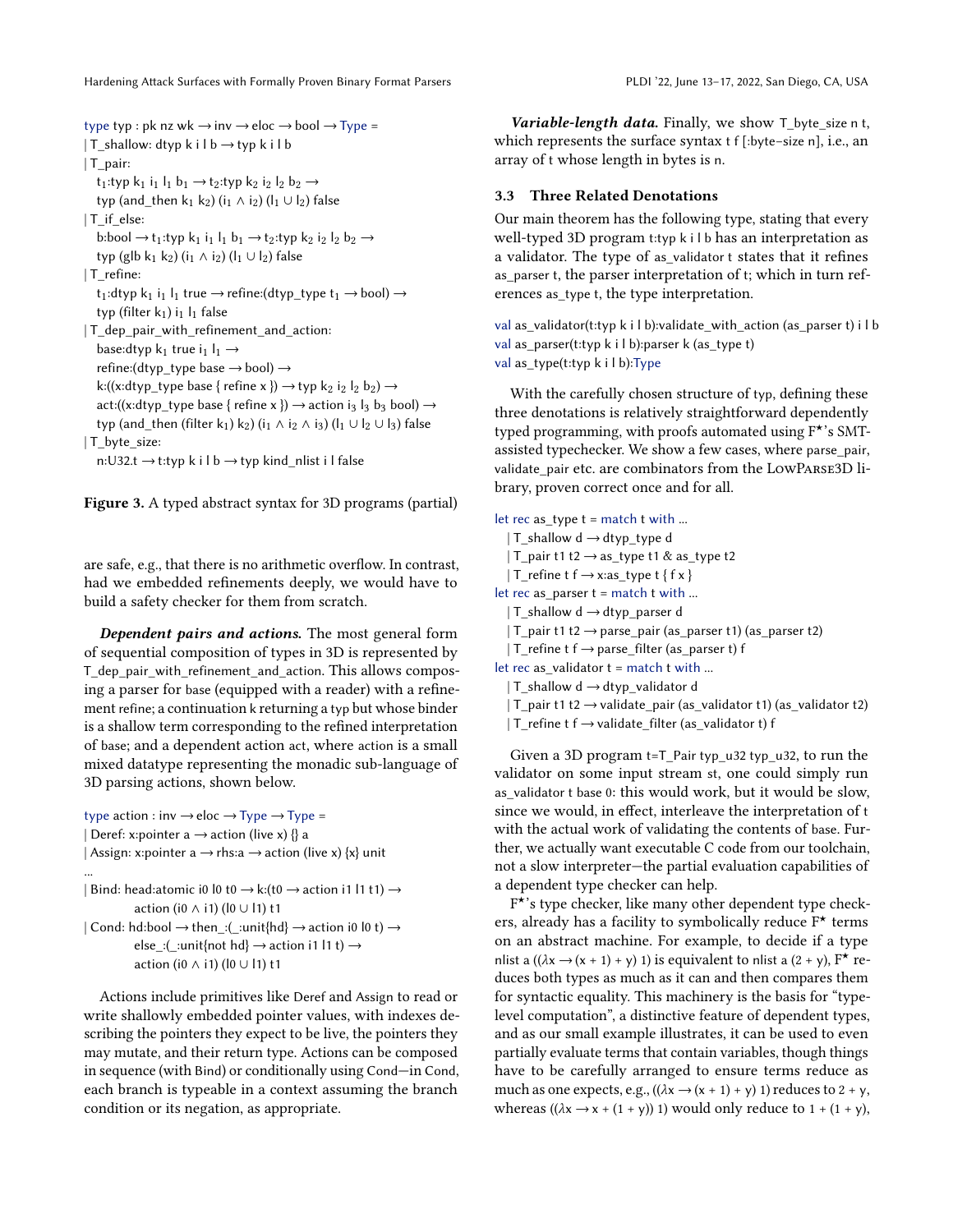<span id="page-9-0"></span>

| Module            | .3d LOC | .c/.h LOC  | Time (s) |  |  |
|-------------------|---------|------------|----------|--|--|
| <b>NVBase</b>     | 106     | 549/138    | 7.0      |  |  |
| NvspFormats       | 947     | 4195/90    | 12.8     |  |  |
| RndisBase         | 102     | 226/121    | 4.6      |  |  |
| RndisHost         | 776     | 3157/200   | 12.7     |  |  |
| RndisGuest        | 1157    | 5612/165   | 14.6     |  |  |
| <b>NetVscOIDs</b> | 553     | 2594/90    | 11.4     |  |  |
| <b>NDIS</b>       | 1385    | 6060/253   | 17.2     |  |  |
| VSwitch total     | 5026    | 22393/1057 | 82.1     |  |  |
| Ethernet          | 143     | 521/48     | 5.3      |  |  |
| <b>TCP</b>        | 279     | 1689/61    | 11.1     |  |  |
| UDP               | 27      | 150/38     | 4.8      |  |  |
| <b>ICMP</b>       | 190     | 2147/122   | 9.3      |  |  |
| IPV4              | 78      | 556/61     | 7.4      |  |  |
| IPV <sub>6</sub>  | 78      | 354/40     | 6.5      |  |  |
| VXLAN             | 24      | 221/38     | 4.9      |  |  |

Figure 4. Using EverParse3D on various protocol formats

the latter only being provably equal to  $2 + y$  (e.g., relying on the SMT solver).

Exploiting the first [Futamura \(1971\)](#page-13-1) projection, given a concrete program t, we partially evaluate as\_validator t by reducing it on F★'s normalization-by-evaluation abstract machine. Having eliminated all the interpreter overhead (after careful tuning of our definitions to make sure that everything is arranged to reduce as much as we want), we first get a fully applied term built from LowParse3D combinators only, e.g., validate\_pair validate\_u32 validate\_u32, which, after some more partial evaluation on  $F^{\star}$ 's normalizer, produces fully specialized first-order code that can be extracted by  $F^{\star}$ to C. Once extracted to C, validating a pair looks like:

uint64\_t positionAfterFst = ValidateU32(Input, StartPosition); if (IsError(positionAfterFst)) { return positionAfterFst; } return ValidateU32(Input, positionAfterFst);

Starting from our C-like 3D front end, we use SMT-assisted refinement typechecking; followed by dependently typed generic programming and a denotational semantics involving several layers of indexed-monadic semantics of parsers, validators, and actions; then partial evaluation; finally yielding idiomatic, high-performance, provably correct and safe C code.

#### 4 Hardening Windows Virtual Switch

Figure [4](#page-9-0) summarizes a quantitative evaluation of EverParse3D at work, including execution times of the tool running on an Intel Core-i7 laptop. We have used it to specify hundreds of message types spanning 11 networking protocols. Our main experience has been its use in Windows Virtual Switch, where we have deployed in a production setting more than 23,000 lines of verified C code produced by our toolchain.

Virtual Switch is a component in the Windows kernel which provides para-virtualized access to the network to enlightened virtual machine (VM) guests. The architecture

<span id="page-9-1"></span>

Figure 5. Layering of Virtual Switch protocols

of Virtual Switch is depicted in Figure [5.](#page-9-1) A component called vSwitch runs in the privileged root partition of the host and dispatches network packets to and from NetVsc, a component running on the guest, and the host's network interface card. Since vSwitch runs in the host's kernel, it cannot trust NetVsc to send it well-formed messages. Conversely, in some confidential computing scenarios [\(Microsoft Corp](#page-14-11) [2021;](#page-14-11) [Russinovich 2021\)](#page-14-12) NetVsc does not trust vSwitch either and must properly validate the messages it receives.

The messages exchanged between vSwitch and NetVsc are structured into several layered protocols. At the base layer, a Hyper-V interface known as the VMBUS serves as the basic transport for packets. A Virtual Switch packet on the VM-BUS begins with an NVSP (Network Virtualization Service Protocol) header. Some NVSP messages encapsulate RNDIS (Remote Network Driver Interface Specification) messages, which in turn contain either an Ethernet frame, or one of several OIDs (Operation Identifiers). Each OID itself carries a payload, which can include messages offloaded to a protocol called NDIS (Network Driver Interface Specification).

So far, we have focused on specifying formats for NVSP, RNDIS, OIDs, and NDIS in 3D, using 137 structs, 22 casetypes, and 30 enum type definitions. While describing those message formats required careful specification engineering and discovery (some of these protocols involve proprietary formats with a long history of evolution), because of our formal guarantees of correctness and safety, the generated C code can be deployed with confidence. To be clear, verified parsing alone does not provide end-to-end formal assurances about the entire Virtual Switch; however, it does address a common source of vulnerabilities on its main attack surface. Based on our experience, we are currently working on expanding our coverage of verified parsers in the networking stack by specifying and integrating verified parsers for Ethernet and the TCP/IP protocol suite—Figure [4](#page-9-0) also includes information about our specification of these protocols, though these are not yet released in production code, we are currently working on their integration

Performance evaluation. Of course, Virtual Switch is also a performance-critical component. A major concern was whether adding additional input validation checks would reduce its performance. As such, we spent a substantial amount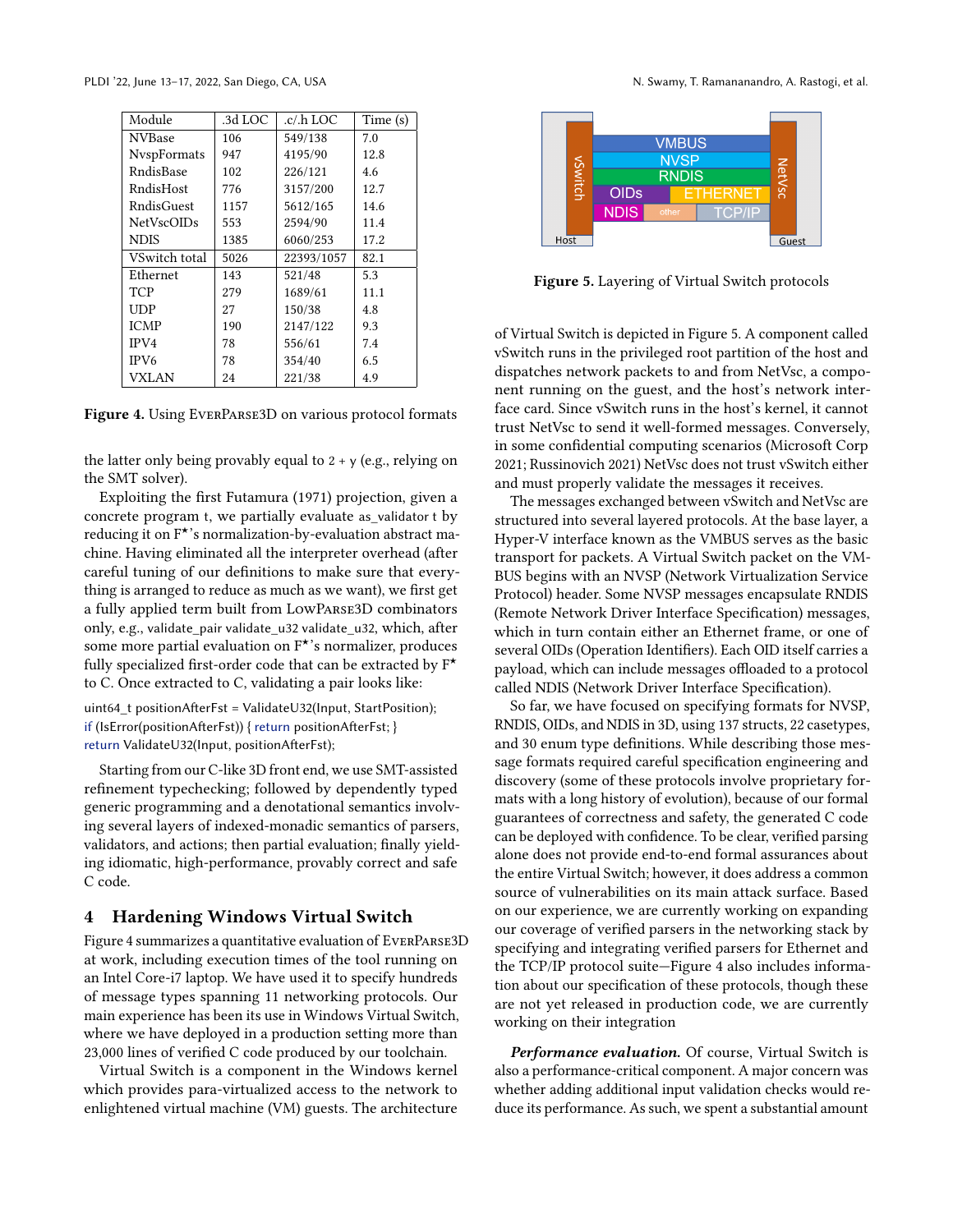of effort on optimization, though sharing detailed performance profiles on our production code is infeasible. However, since EverParse3D parsers operate in place and, because of their double-fetch freedom, guarantee to never read a memory location more than once, they are inherently fast. Further, we designed our specifications and input validation strategy in a layered manner, staying faithful to the layered protocol structure and incrementally parsing each layer rather than incurring the upfront cost of validating a packet in its entirety before processing. For acceptance for deployment, our verified parsers were required to introduce no functionality regressions and incur no more than a 2% cycles-per-byte performance overhead bar. Detailed internal measurements comparing the performance of the old and new versions of the code confirmed that we met both these targets. In some configurations, our verified parsers were found to be marginally faster than the prior handwritten code, since our code is systematically designed to be double-fetch free hence avoiding some copies that the prior code incurred. In summary, our parsers met internal "no-performance-regression" goals which allowed the feature to go into production.

Security evaluation. The re-engineering of parsers in Hyper-V's Network Virtualization stack using EverParse3D was motivated primarily as a way to improve security. As with performance and functionality testing, our code was also subject to security review and testing, and was deployed only after passing this scrutiny. The full details of our security reviews and tests are also hard for us to disclose, however we summarize our process and findings below.

Security code reviews and tests were performed by a separate team, independent from both the EverParse authors and the Network Virtualization team. In addition to code reviews, the security evaluation included a study of historic and open security bugs that our work was aimed at addressing and closed or would have closed.

Security testing included fuzzing efforts, which did not uncover any bugs in our parsing code. An interesting anecdote is that once EverParse3D's parsers were integrated into Virtual Switch, several fuzzers stopped working effectively, since their fuzzed input would always be rejected by our parsers, preventing the exploration of deeper code paths. We have subsequently been working with the fuzzing teams to use our formal specifications to help design these fuzzers, ensuring that the fuzzers only produce well-formed inputs. This is an interesting synergy between formal verification & specification projects and other bug-finding efforts.

Additionally, we have also fuzzed the code produced by EverParse3D toolchain by running Sage [\(Godefroid et al.](#page-13-3) [2012\)](#page-13-3) (an SMT-assisted whitebox fuzzer) on our code for several days without uncovering any bugs.

Productivity and maintenance. Aside from the technical improvements to security, the use of EverParse3D also

increased the productivity of the team, with the engineering lead of the Network Virtualization team commenting that EverParse3D enabled them to meet project timelines that could not otherwise have been met. Additionally, while maintaining our code in the Windows code base over the past 18 months, EverParse3D 's formal proofs of correctness and security have provided confidence that code changes don't introduce unnecessary risk. For instance, once, when doing a large refactoring of 3D specifications, we proved in F ★ that no semantic changes were inadvertently introduced, by relating the initial and refactored specifications semantically. EverParse3D and its underlying toolchain, including F ★ and Z3, are also integrated with the build environment of Windows, so that all developers can easily generate code from 3D specifications as part of their regular builds.

Virtualized networking hardened with EverParse3D is available broadly in Windows today, including in the recent Windows 11 release. In this section, we highlight several interesting elements of our work from each of the four protocols that we have addressed so far.

#### 4.1 NVSP

The host vSwitch component handles 13 different kinds of NVSP messages, where each message is packaged with a MessageType tag, as specified below.

```
struct NVSP_HOST_MESSAGE {
 UINT32 MessageType;
  NVSP_HOST_MESSAGES(MessageType) Message; }
```
The message type NvspMessage1TypeSendRNDISPacket indicates an enclosed RNDIS message payload, including an offset into the packet buffer at which the RNDIS message begins. All the remaining message types involve fixed-size structures of various kinds. As such, on the host side, when receiving an untrusted NVSP message, our parsers check that it is a valid NVSP\_HOST\_MESSAGE, and then the rest of vSwitch's code proceeds as usual: it inspects that MessageType tag and based on it casts the Message field to the expected case of NVSP\_HOST\_MESSAGES and proceeds.

On the guest side NetVsc component, things are a little more subtle. The handling of incoming NVSP messages in NetVsc was scattered in several parts of the code. We refactored the code to isolate two points at which NetVsc handles two flavors of incoming NVSP messages: five data messages and seven completion messages. Each message is tagged with a MesssageType, as in NVSP\_HOST\_MESSAGE shown above.

One of the data messages encapsulates an RNDIS message. Of the remaining four, one of them is particularly interesting since its payload includes S\_I\_TAB, a variable-length structure depicted by the diagram below, where the MessageType field is held in the enclosing tagged union structure.

| MessageType   Count   Offset   padding   Table |  |  |  |
|------------------------------------------------|--|--|--|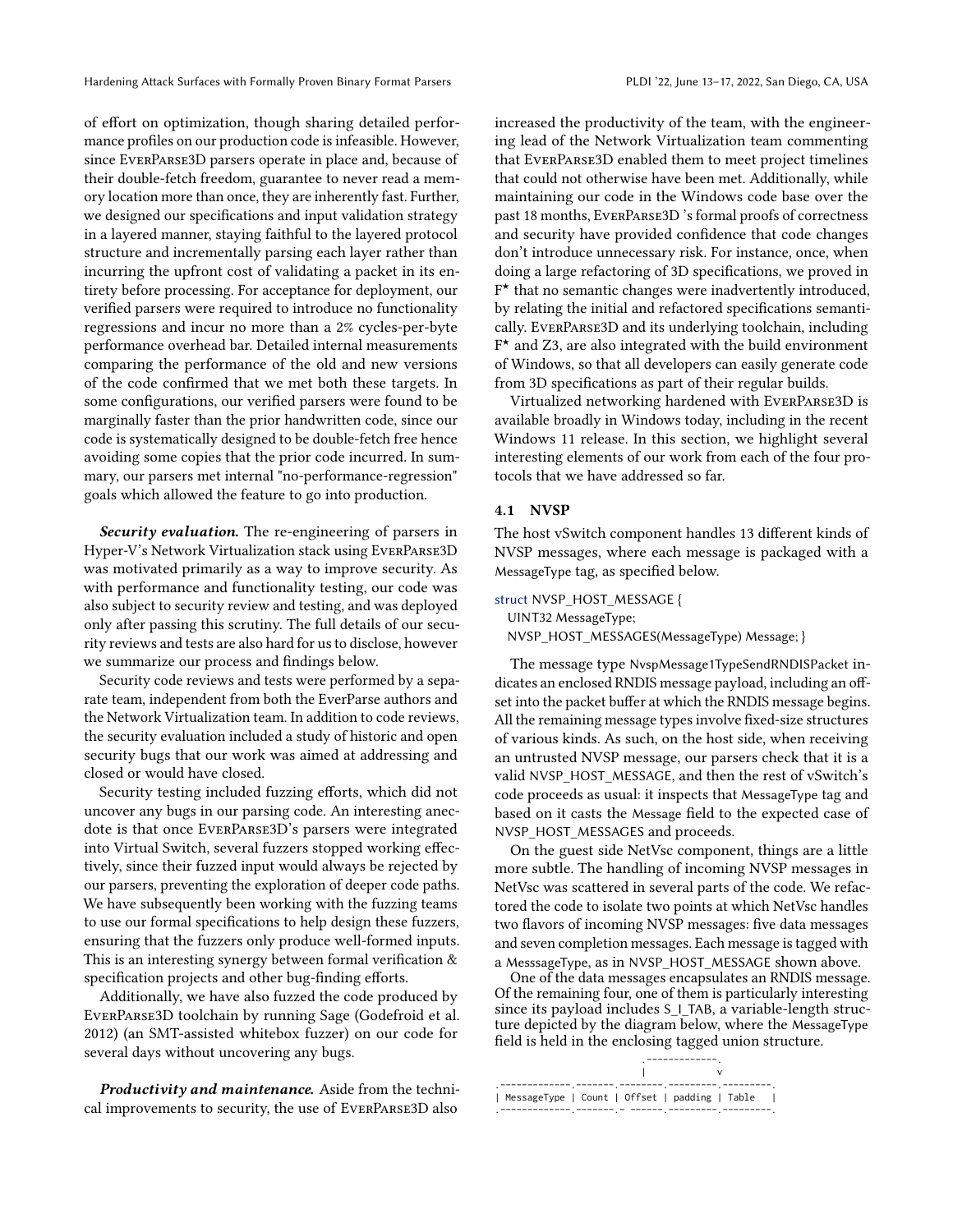This is easily specified in 3D as follows, where the caller provides a MaxSize parameter to bound the entire size of the message, and an out parameter in which to receive a pointer to the beginning of the Table field. The predicate is range okay(size, offset, extent) is a function in 3D's library which checks that extent ≤ size && offset ≤ (size − extent), ensuring here that Offset points to the start of a Table field large enough to hold an array of Count-numbered UINT32 elements—it turns out that in NetVsc, Count is expected to be a constant. Additionally, Offset is expected to be at least MIN\_OFFSET = 3 ∗ sizeof(UINT32), since it must point after the first three fields in the diagram shown above.

struct \_S\_I\_TAB(UINT32 MaxSize, mutable PUINT8 ∗out) {

UINT32 Count { Count == /\* Some constant \*/};

UINT32 Offset {

is\_range\_okay(MaxSize, Offset, sizeof(UINT32) ∗ Count) && Offset >= MIN\_OFFSET };

UINT8 padding[:byte-size Offset − MIN\_OFFSET];

UINT32 Table[:byte-size Count ∗ sizeof(UINT32)]  $\{ \text{:act} * \text{out} = \text{field} \text{ptr} \}$ 

#### 4.2 RNDIS

The host vSwitch handles 9 types of RNDIS messages, while the guest handles 11, each with several sub-cases. RNDIS messages include both control-path and data-path messages, the handling of the latter being particularly performance sensitive. RNDIS packets on the data path may reside in memory buffers that are shared between the host and guest, to avoid the overhead of copying memory. However, validating and reading packets in shared memory is delicate, since, for example, an adversarial guest can change the contents of the packet while it is being validated at the host. To protect against this, an important discipline is to validate and read the packet in a single pass, never fetching any byte of the packet more than once. Adhering to this discipline ensures that the host observes a single logical snapshot of the packet even in the presence of concurrent mutations by the guest, inasmuch as what the host sees after a concurrent mutation, the untrusted guest could just as well have put in the packet to begin with. Relying on EverParse3D's double-fetch freedom, we write parsers with actions that validate and copy the input in a single pass into the local address space, and further processing of the packet can continue without needing to worry about concurrent mutations. We focus on the handling of data path messages received at the host—the specification on the guest side is analogous, though differs in many details.

The main part of our 3D specification that handles datapath packets is for a type called PPI\_ARRAY, an array that holds several structures, each of which must be validated and copied into local memory owned by the host. The caller passes in the total length of the enclosing packet, the expected size of the array, a bound on that size (asserted by the

where constraint, checked at runtime), and 12 out parameters into which various parts of each PPI struct in the payload array are to be copied.

struct PPI\_ARRAY(UINT32 PacketLength,

UINT32 Expected, UINT32 Max, mutable T1 ∗out1,..., mutable T12 ∗out12) where (Expected  $\leq$  Max) { PPI(PacketLength, out1, ..., out12) payload[:byte-size Expected];}

Each PPI is an encoding of a variable-length tagged union, where the Size field records the length of the PPI\_UNION and the Type encodes its case. The format was designed originally to allow for some padding between the end of the PPIOffset field and the start of the PPI\_UNION. However, since this is a performance-critical data packet, it was decided that padding was wasteful and should never be present, hence the PPIOffset should always be  $12 = 3 * sizeof(UINT32)$ .

struct PPI(UINT32 PacketLength, mutable T1 ∗out1, ...) { UINT32 Size; UINT32 Type : 31; UINT32 IsTypeInternal : 1; UINT32 PPIOffset { Size >= PPIOffset && PPIOffset == 12 }; PPI\_UNION(Type, PacketLength, out1, ..., out12) payload [:byte-size-single-element-array Size − PPIOffset ]}

Finally, PPI\_UNION contains 12 cases, each populating one of the out-parameters using an action.

#### <span id="page-11-0"></span>4.3 OIDs and NDIS Offloads

The payload of some RNDIS messages contains an OID (Operation Identifier) and potentially some operands. Our validation of OIDs in NetVsc handles 56 different cases. The operands for some of these cases are structures from the NDIS protocol. One of the NDIS messages is particularly interesting and is depicted below.

| <---------- RDS_Size ---------> <-- sizeof(ISO) * (i_0++i_n) --> |                                |  |  |  |
|------------------------------------------------------------------|--------------------------------|--|--|--|
| $ RD { I_0 }      RD { I_n }  $ ISO $    $ ISO $ $               |                                |  |  |  |
|                                                                  | 12 2 2^2 2 2 2 2 2 2 2 2 2 2 2 |  |  |  |

We have two adjacent arrays, one for RD structures and another for ISO structures. The size of the RD array is known by the context to be RDS\_Size and the total size of the buffer is also known. However, each RD entry contains a field I which describes the number of ISO entries associated with it, so the number of ISO entries is the sum of all the I fields in the RD array. Further, each RD entry contains an Offset field that describes the offset into the ISO array at which its associated ISO entries begin. Of course, one could design a simpler layout of this structure by interleaving the RD and ISO arrays, but this layout is dictated by the NDIS standard.

Using 3D actions and their support for mutable state, we were able to write a specification to check the layout of this structure in a single pass. The type below takes two mutable parameters RDPrefix, for the size of all the RD entries parsed so far; and N\_ISO, which holds the sum of their RD.I fields, both initialized to 0 using an action on the start field.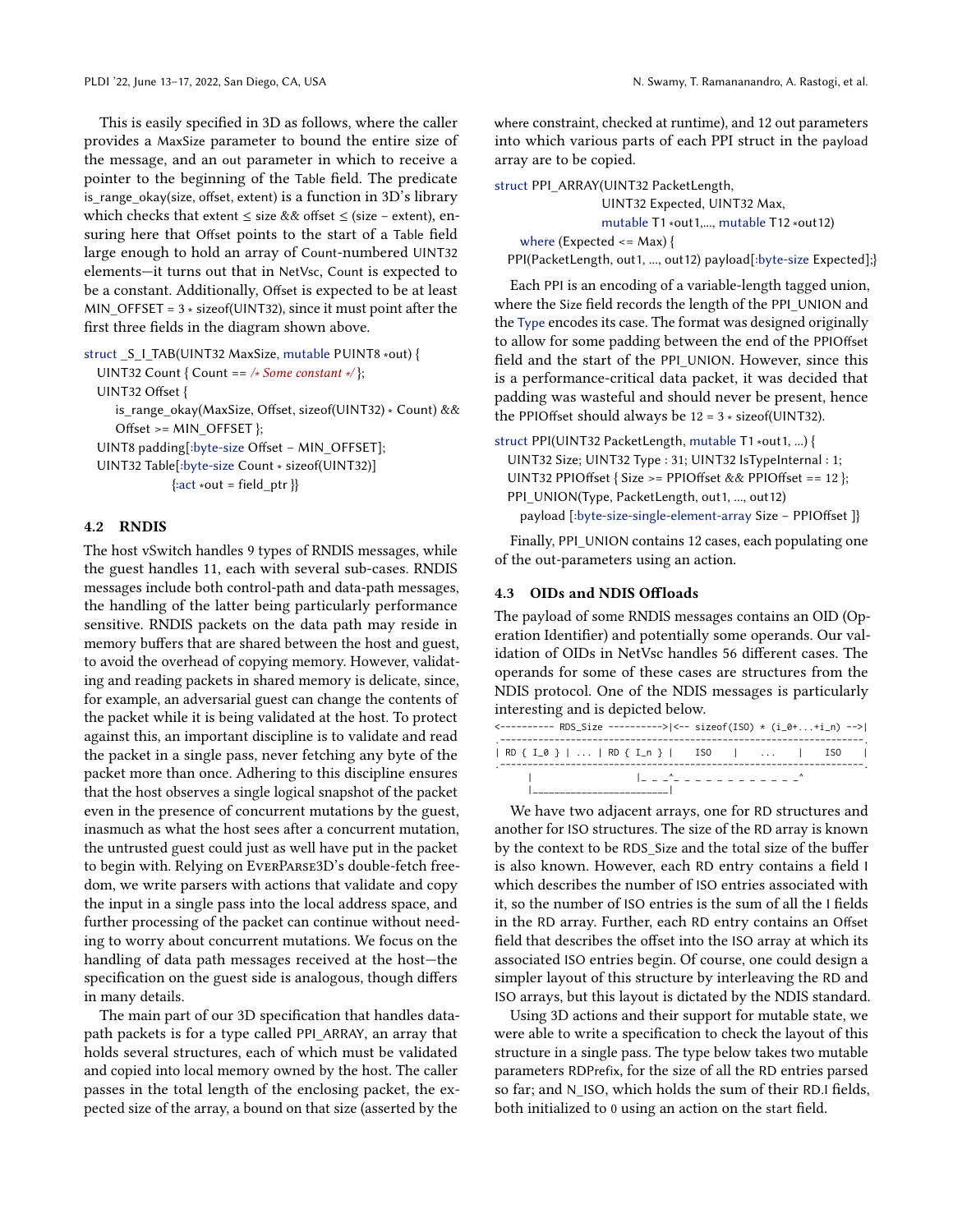# struct RD\_ISO\_ARRAY(UINT32 RDS\_Size, UINT32 TotalSize, mutable UINT32∗ RDPrefix, mutable UINT32∗ N\_ISO)

where (RDS\_Size <= TotalSize) {

unit start {:act ∗RdPrefix = 0; ∗N\_ISO=0; } RD(RD\_Size, RDPrefix, N\_ISO) rds[:byte-size RDS\_Size]; ISO(N\_ISO) isos[:byte-size TotalSize − RDS\_Size] unit finish {:check return (∗N\_ISO == 0) }}

When parsing each RD (using the specification below), we increment (guarded by overflow checks) the size of the prefix of RD entries parsed so far and sum the I field into the N\_ISO accumulator. We also check that the Offset field points to the expected offset in the ISO array, skipping past n\_iso entries—the :check action allows an action to return a boolean to signal whether or not parsing should continue.

```
struct RD (UINT32 RDS_Size, mutable UINT32∗ RDPrefix,
           mutable UINT32∗ N_ISO) {
  NDIS_OBJECT_HEADER ... Header; UINT32 I;
  UINT32 Offset {:check
   var prefix = ∗RDPrefix; var n_iso = ∗N_ISO;
   if ( /∗ overflow checks ∗/ ) {
      *RDPrefix = prefix + sizeof(RD); *N ISO = n iso + 1;return Offset == RDS_Size − prefix + n_iso ∗ sizeof(ISO);
   } else { return false; } }}
```
Finally, when parsing the ISO array, we decrement the N\_ISO accumulator after parsing each entry and when we reach the finish field of the \_RD\_ISO\_ARRAY, we check that no ISO entries remain to be parsed.

```
struct ISO (UINT32∗ N_ISO) {
  NDIS_OBJECT_HEADER ... Header; ... /∗ other fields ∗/
  UINT32 ISO_ID {:check
    var n = *N ISO;
    if(n > 0) { *N_<sub>1</sub> } SO = n − 1; return true; }
    else { return false; }}}
```
This was the one message in our entire Virtual Switch specification that relied on imperative code to validate invariants of the data format. In all other cases, actions were only used to build (partial) parsed structures of the input data. The ability to use actions to check intricate invariants such as the one here speaks to their expressiveness. However, such uses also make it harder to reason about the correctness of our specification. For the future, we are considering adding support for a small program logic to reason about the behavior of imperative actions—this would allow us to formally prove that our checks above correctly validate a more abstract format description.

## 5 Related Work & Conclusions

Formally verified parsers and parser generators have received a lot of attention in recent years. In summary, while there have been many tools and frameworks for verified

parsers, EverParse3D appears to be unique in producing verified C code, while also handling a language of formats that includes arbitrary refinement constraints, dependent pairs, and untagged unions. The deployment of EverParse3D in widely used commercial software also appears to be a first for verified parser generators.

[Blaudeau and Shankar \(2020\)](#page-13-4) build a verified packrat parser for parsing expression grammars (PEGs) [\(Ford 2002,](#page-13-5) [2004\)](#page-13-6) in the PVS proof assistant [\(Shankar 1996\)](#page-14-13). [Lasser et al.](#page-13-7) [\(2019\)](#page-13-7) build a verified implementation of an LL(1) parser generator and [Lasser et al.](#page-13-8) [\(2021\)](#page-13-8) verified an implementation of the ALL(\*) parsing algorithm, both in the Coq proof assistant [\(The Coq development team 1989\)](#page-14-14). These lines of work yield executable functional implementations for structured grammars similar in expressiveness to context-free grammars, and usable for, say, parsing programming language syntax. In supporting arbitrary forms of refinement constraints, including arithmetic, while lacking recursion, 3D's expressiveness is incomparable to context-free grammars. However, being based on monadic parser combinators, EverParse allows expressing context-sensitive grammars. Recursion would certainly be useful to support some kinds of grammars, e.g., in hierarchical document formats. However, the unbounded structures that we have seen so far in network packet formats (ranging from the examples shown in this paper to message formats in higher level protocols like TLS) have not required recursion; instead, arrays of various flavors have sufficed. That said, in specific networking scenarios like protocol encapsulation, including features like IP-in-IP, recursion would be useful, and we are considering ways to add it to EverParse. Some of the challenges include finding a good way to generically define inductively defined trees for the representation type for a specificational recursion parser combinator. Further, the use of recursion in the Network Virtualization stack is generally discouraged, particularly in parsing, since this can result in adversarially controllable stack depths, so ensuring that source grammars never result in non-tail recursion is likely to remain an important restriction.

More closely related is the Parsley project [\(Mundkur et al.](#page-14-15) [2020\)](#page-14-15), which extends PEGs with constraints and actions, with verification-oriented tooling based on PVS, while also targeting binary formats used in network protocols and other systems applications. Enhancing EverParse3D to support more of what Parsley offers in terms of expressiveness of the grammar would be an interesting direction of future work. In principle, being based on LowParse's monadic parser combinators, EverParse3D should be amenable to such an extension, while offering high performance C code.

Also targeting protocol formats, [Ye and Delaware \(2019\)](#page-14-16) use a Coq-based framework called Narcissus [\(Delaware et al.](#page-13-9) [2019\)](#page-13-9) to develop purely functional parsers for Protocol Buffers, a popular data exchange format. As mentioned in the introduction, while the adoption of formats like Protocol Buffers is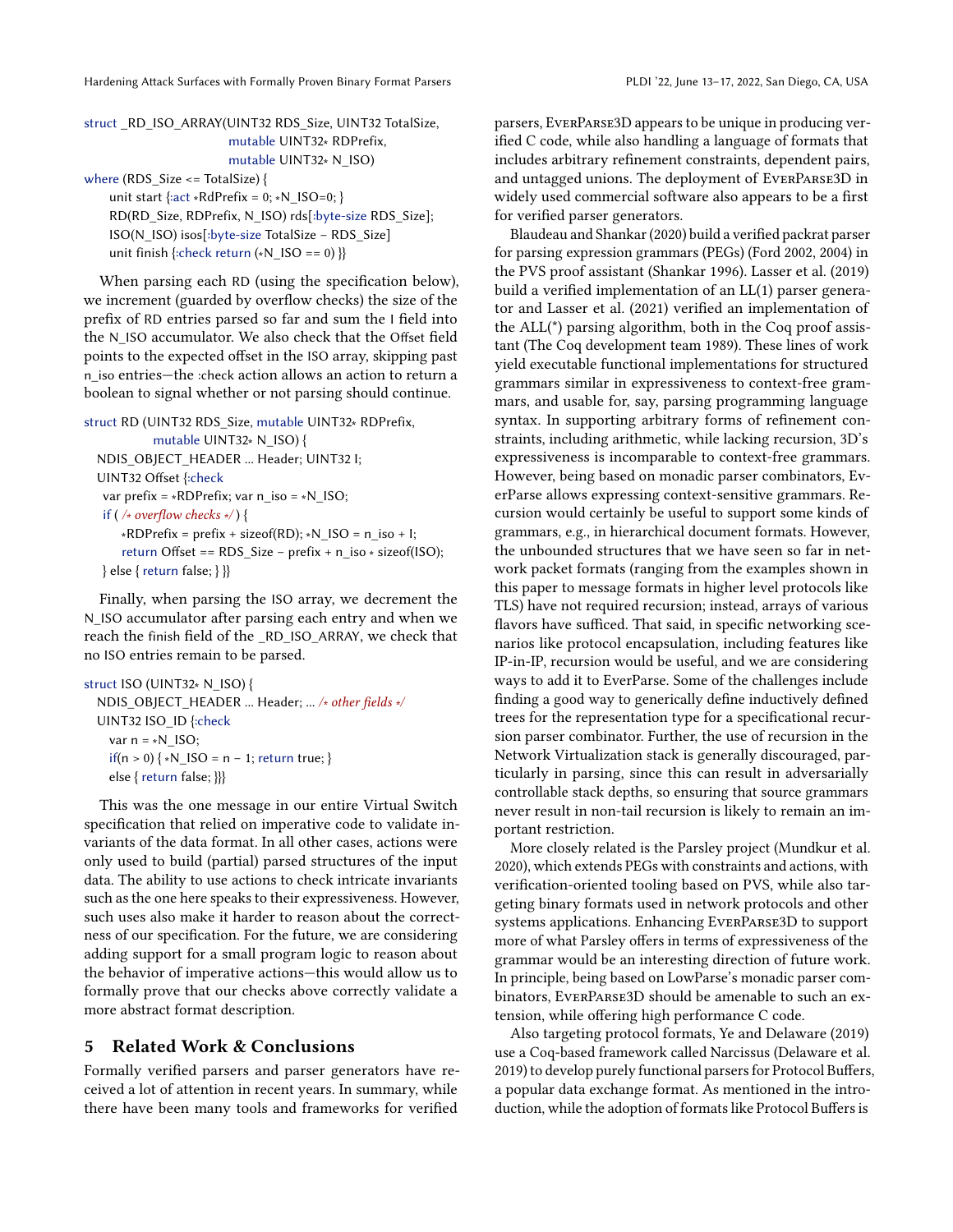a welcome trend away from hand-rolled formats and parsers, it does not cater to the needs of high performance or legacy applications where the wire format is already fixed.

The PADS project [\(Fisher and Walker 2011\)](#page-13-10) developed several tools to work with ad hoc data formats. Although, to our knowledge, a verified implementation of PADS was never built, its formalization has many similarities to our work here. In particular, the PADS authors developed a new dependently typed calculus  $DDC^{\alpha}$  in which to formalize PADS, giving it three related denotational semantics in this calculus, including a type denotation, a parser denotation, and a metadata denotation. The type and parser denotations are similar in spirit to our denotational semantics, though we formalize 3D mechanically within an existing dependent type theory  $(F^{\star})$ . Unlike PADS, our main denotation, the validator denotation, provides a C-level semantics for our language. PADS' metadata denotation gives a semantics to parsing errors and statistics that the tool tracks. Although 3D has no direct analog, our validator denotation includes a semantics for parsing actions and error handlers, which can be used to build application-specific metadata generators. Further, our use of partial evaluation to extract a compiler from our interpreter-based semantics, seems to be a novel application of Futamura projections, at least in the context of parser generators.

Also related is [Bangert and Zeldovich'](#page-13-11)s [\(2015\)](#page-13-11) Nail parser and formatter generator. Analogous to 3D's format and output type specifications, Nail supports defining both a protocol grammar and its internal object model. However, by excluding arbitrary semantic actions, Nail is able to support the generation of both parsers and formatters providing transformations in both directions from the binary format to the object model. The EverParse libraries underlying 3D also support formatting, with proofs that formatting and parsing are mutually inverse on valid data, however these formatters are not leveraged by 3D. We are keen to explore building on ideas from Nail to build formally proven parsers and formatters from a single source specification.

**Conclusions.** Given the scourge of software security bugs with root causes in parsing failures, tools that replace handwritten, buggy parsers with trustworthy counterparts can make a significant impact on software security and correctness. EverParse3D's push-button approach to generating verified C code from high-level format specifications is an appealing point in the design space. Its expressiveness coupled with explicit control offered by parsing actions, while yielding performant and double-fetch free C code, allowed the system to meet the functionality, security, and performance requirements of the Windows kernel. EverParse3D is open source and available on GitHub.

## Acknowledgments

We thank Justin Campbell, Jeffrey Tippet, Praveen Balasubramaniam, Randy Miller, Saruhan Karademir, Maxime Villard, Lander Brandt, and many others for discussions and feedback that influenced the design, implementation, and adoption of our system. We are also grateful to Jonathan Protzenko for supporting the KaRaMeL tool, to Guido Martínez for work on compiler plugins, to all the members of Project Everest for many useful discussions, to the anonymous reviewers, and to Tej Chajed, the shepherd of this paper.

## References

- <span id="page-13-11"></span>Julian Bangert and Nickolai Zeldovich. 2015. Nail: A Practical Tool for Parsing and Generating Data Formats. login Usenix Mag. 40, 1 (2015). <https://www.usenix.org/publications/login/feb15/bangert>
- <span id="page-13-4"></span>Clement Blaudeau and Natarajan Shankar. 2020. A Verified Packrat Parser Interpreter for Parsing Expression Grammars. In Proceedings of the 9th ACM SIGPLAN International Conference on Certified Programs and Proofs (New Orleans, LA, USA) (CPP 2020). Association for Computing Machinery, New York, NY, USA, 3–17. <https://doi.org/10.1145/3372885.3373836>
- <span id="page-13-0"></span>Sergey Bratus, Lars Hermerschmidt, Sven M. Hallberg, Michael E. Locasto, Falcon Momot, Meredith L. Patterson, and Anna Shubina. 2017. Curing the Vulnerable Parser: Design Patterns for Secure Input Handling. login Usenix Mag. 42, 1 (2017). [https://www.usenix.org/publications/login/](https://www.usenix.org/publications/login/spring2017/bratus) [spring2017/bratus](https://www.usenix.org/publications/login/spring2017/bratus)
- <span id="page-13-2"></span>Adam Chlipala. 2021. Skipping the Binder Bureaucracy with Mixed Embeddings in a Semantics Course (Functional Pearl). Proc. ACM Program. Lang. 5, ICFP, Article 94 (Aug. 2021), 28 pages. <https://doi.org/10.1145/3473599>
- <span id="page-13-9"></span>Benjamin Delaware, Sorawit Suriyakarn, Clément Pit-Claudel, Qianchuan Ye, and Adam Chlipala. 2019. Narcissus: correct-by-construction derivation of decoders and encoders from binary formats. Proc. ACM Program. Lang. 3, ICFP (2019), 82:1–82:29. <https://doi.org/10.1145/3341686>
- <span id="page-13-10"></span>Kathleen Fisher and David Walker. 2011. The PADS project: an overview. In Database Theory - ICDT 2011, 14th International Conference, Uppsala, Sweden, March 21-24, 2011, Proceedings, Tova Milo (Ed.). ACM, 11–17. <https://doi.org/10.1145/1938551.1938556>
- <span id="page-13-5"></span>Bryan Ford. 2002. Packrat parsing: : simple, powerful, lazy, linear time, functional pearl. In Proceedings of the Seventh ACM SIGPLAN International Conference on Functional Programming (ICFP '02), Pittsburgh, Pennsylvania, USA, October 4-6, 2002, Mitchell Wand and Simon L. Peyton Jones (Eds.). ACM, 36–47. <https://doi.org/10.1145/581478.581483>
- <span id="page-13-6"></span>Bryan Ford. 2004. Parsing expression grammars: a recognition-based syntactic foundation. In Proceedings of the 31st ACM SIGPLAN-SIGACT Symposium on Principles of Programming Languages, POPL 2004, Venice, Italy, January 14-16, 2004, Neil D. Jones and Xavier Leroy (Eds.). ACM, 111–122. <https://doi.org/10.1145/964001.964011>
- <span id="page-13-1"></span>Yoshihiko Futamura. 1971. Partial evaluation of computation process-an approach to a compiler-compiler. Systems, Computers, Controls 2, 5 (1971), 45–50. <https://ci.nii.ac.jp/naid/10000032872/en/>
- <span id="page-13-3"></span>Patrice Godefroid, Michael Y. Levin, and David A. Molnar. 2012. SAGE: whitebox fuzzing for security testing. Commun. ACM 55, 3 (2012), 40–44. <https://doi.org/10.1145/2093548.2093564>
- <span id="page-13-7"></span>Sam Lasser, Chris Casinghino, Kathleen Fisher, and Cody Roux. 2019. A Verified LL(1) Parser Generator. In 10th International Conference on Interactive Theorem Proving, ITP 2019, September 9-12, 2019, Portland, OR, USA (LIPIcs, Vol. 141), John Harrison, John O'Leary, and Andrew Tolmach (Eds.). Schloss Dagstuhl - Leibniz-Zentrum für Informatik, 24:1–24:18. <https://doi.org/10.4230/LIPIcs.ITP.2019.24>
- <span id="page-13-8"></span>Sam Lasser, Chris Casinghino, Kathleen Fisher, and Cody Roux. 2021. CoStar: a verified ALL(\*) parser. In PLDI '21: 42nd ACM SIGPLAN International Conference on Programming Language Design and Implementation, Virtual